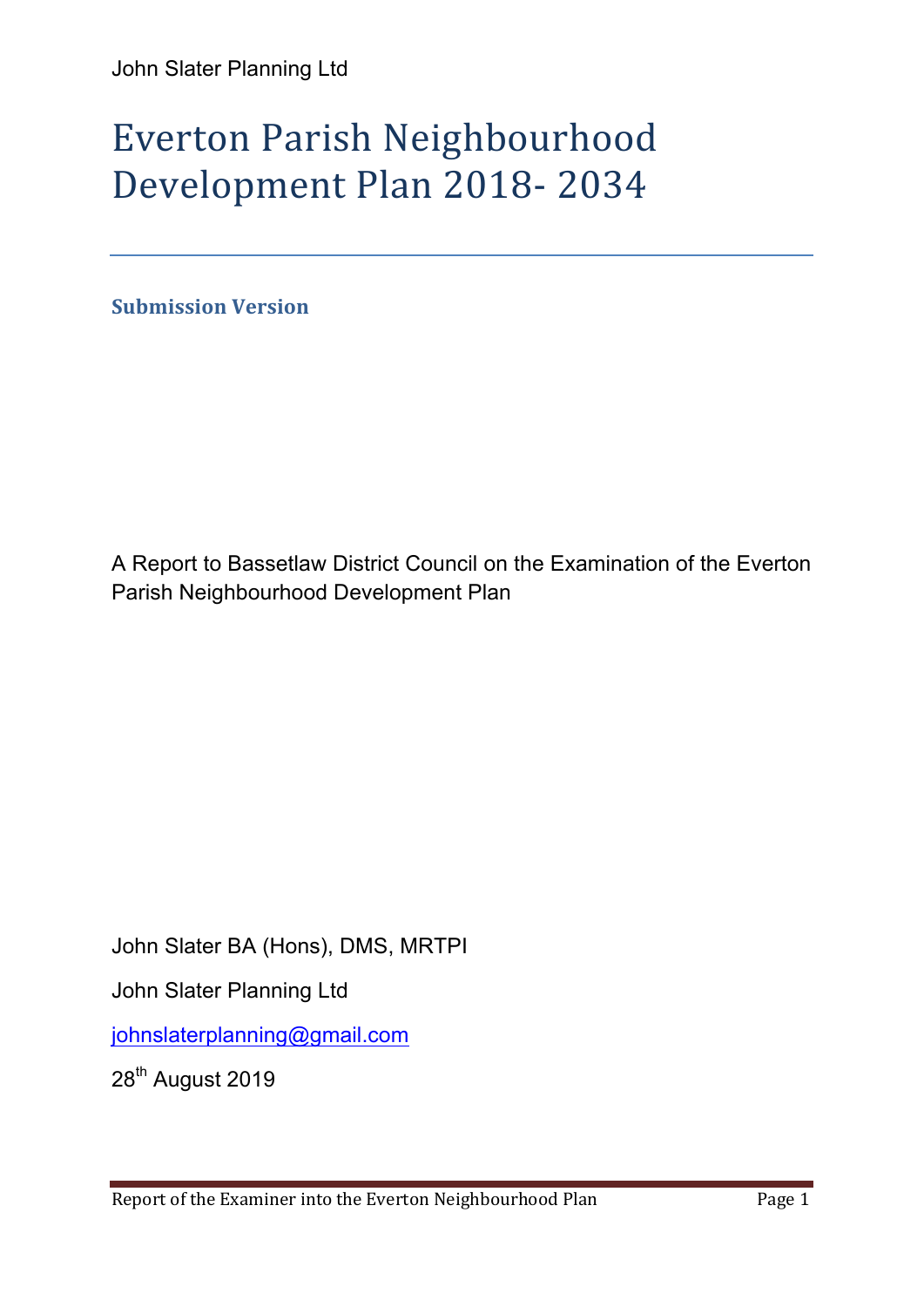# **Contents**

|                                                       | Page              |
|-------------------------------------------------------|-------------------|
| <b>Executive Summary</b>                              | 3                 |
| Introduction                                          | 4                 |
| The Examiner's Role                                   | 4                 |
| <b>The Examination Process</b>                        | 5                 |
| <b>The Consultation Process</b>                       | 8                 |
| <b>Regulation 16 Consultation</b>                     | 9                 |
| <b>The Basic Conditions</b>                           | 10                |
| Compliance with the Development Plan                  | 10                |
| Compliance with European and Human Rights Legislation | $12 \overline{ }$ |
| The Neighbourhood Plan: An Overview                   | 13                |
| The Neighbourhood Plan Policies                       | 27                |
| The Referendum Area                                   | 35                |
| Summary                                               | 36                |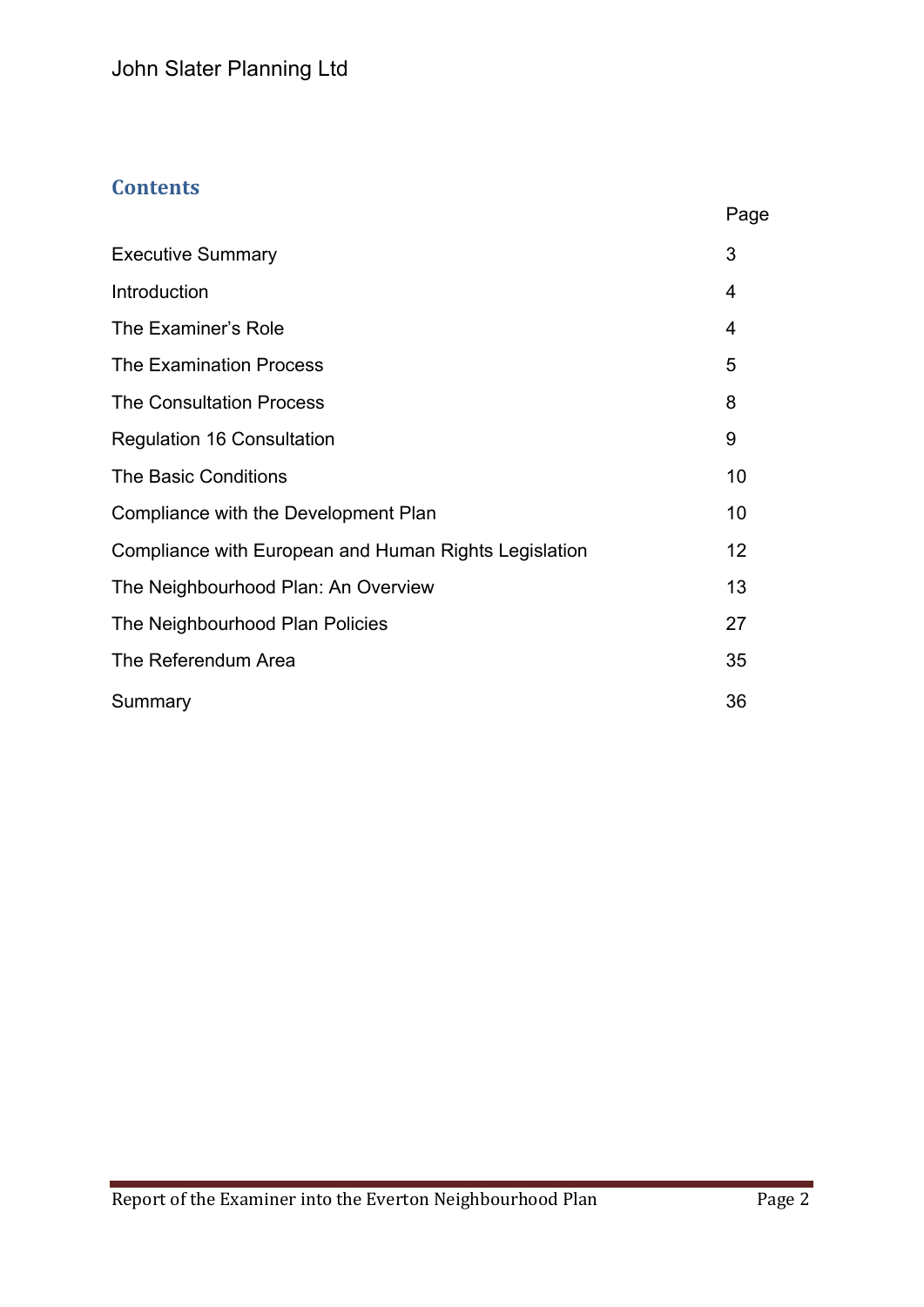# **Executive Summary**

My examination has concluded that the Everton Parish Neighbourhood Development Plan should proceed to referendum, subject to the Plan being amended in line with my recommended modifications, which are required to ensure the plan meets the basic conditions. The more noteworthy include –

- The protection of the landscape policy be related to all aspects of the development, not just the landscaping proposals.
- Amend the green gaps policy to protect the areas against any built development which individually or cumulatively reduces its openness.
- Introducing more balanced criteria for assessing proposals which impact on biodiversity sites.
- Not requiring all applicants to have to consult the Nottinghamshire Historic Environment Records.
- Updating the Character Map to reflect recent developments on the west side of Mattersey Road.
- Removing requirements that extensions should be small in scale, removing reference to "generic schemes" and the policy relating to innovative design of lighting schemes.
- Deleting the site allocation policy, the plan should not allocate any residential sites but should rely upon a criteria based housing policy, which will be subject to a nine-unit scheme limit with a 20% ceiling on increases in the number of households in the parish over the plan period. Refining the flood risk criteria to be compliant with national guidelines.
- Bringing the housing mix policy regarding affordable homes into line with the Bassetlaw affordable housing policy.
- Removing reference to the need for new businesses to have to relate to the village setting, rather than the individual site and removing requirements for schemes to have to support local services and visitor economy.
- Amending the protection of recreational facilities policy, by referring to the Metcalfe Recreation Ground.
- Removing the requirement for any application to create or extend the cemetery to have to have to demonstrate public support.

The referendum area does not need to be extended beyond the plan area.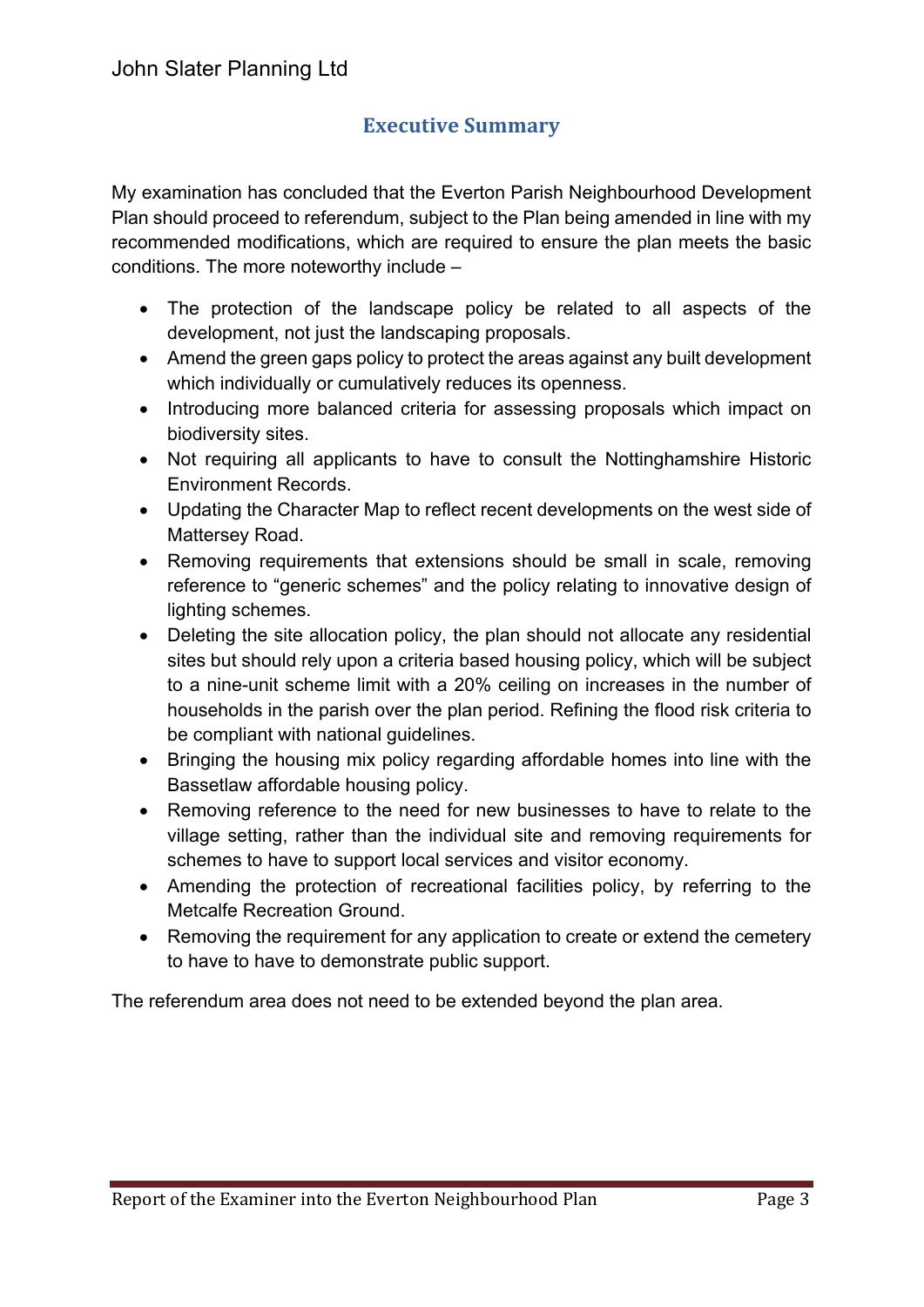# **Introduction**

- 1. Neighbourhood planning is a process, introduced by the Localism Act 2011, which allows local communities to create the policies which will shape the places where they live and work. The Neighbourhood Plan provides the community with the opportunity to allocate land for particular purposes and to prepare the policies which will be used in the determination of planning applications in their area. Once a neighbourhood plan is made, it will form part of the statutory development plan alongside the Bassetlaw Core Strategy and Development Management Policies DPD. Decision makers are required to determine planning applications in accordance with the development plan unless material considerations indicate otherwise.
- 2. The neighbourhood plan making process has been led by Everton Parish Council. A Steering Group was appointed to undertake the plan preparation made up of local volunteers. Everton Parish Council is a "qualifying body" under the Neighbourhood Planning legislation.
- 3. This report is the outcome of my examination of the Submission Version of the Everton Neighbourhood Plan. My report will make recommendations based on my findings on whether the Plan should go forward to a referendum. If the plan then receives the support of over 50% of those voting at the referendum, the Plan will be "made" by Bassetlaw District Council.

# **The Examiner's Role**

- 4. I was initially appointed by Bassetlaw District Council in August 2018, with the agreement of Everton Parish Council, to conduct this examination. My role is known as an Independent Examiner. My selection has been facilitated by the Neighbourhood Planning Independent Examiner Referral Service (NPIERS) which is administered by the Royal Institute of Chartered Surveyors (RICS).
- 5. In order for me to be appointed to this role, I am required to be appropriately experienced and qualified. I have over 41 years' experience as a planning practitioner, primarily working in local government, which included 8 years as a Head of Planning at a large unitary authority on the south coast, but latterly as an independent planning consultant and director of John Slater Planning Ltd. I am a Chartered Town Planner and a member of the Royal Town Planning Institute. I am independent of both Bassetlaw District Council and Everton Parish Council and I can confirm that I have no interest in any land that is affected by the Neighbourhood Plan.
- 6. Under the terms of the neighbourhood planning legislation I am required to make one of three possible recommendations: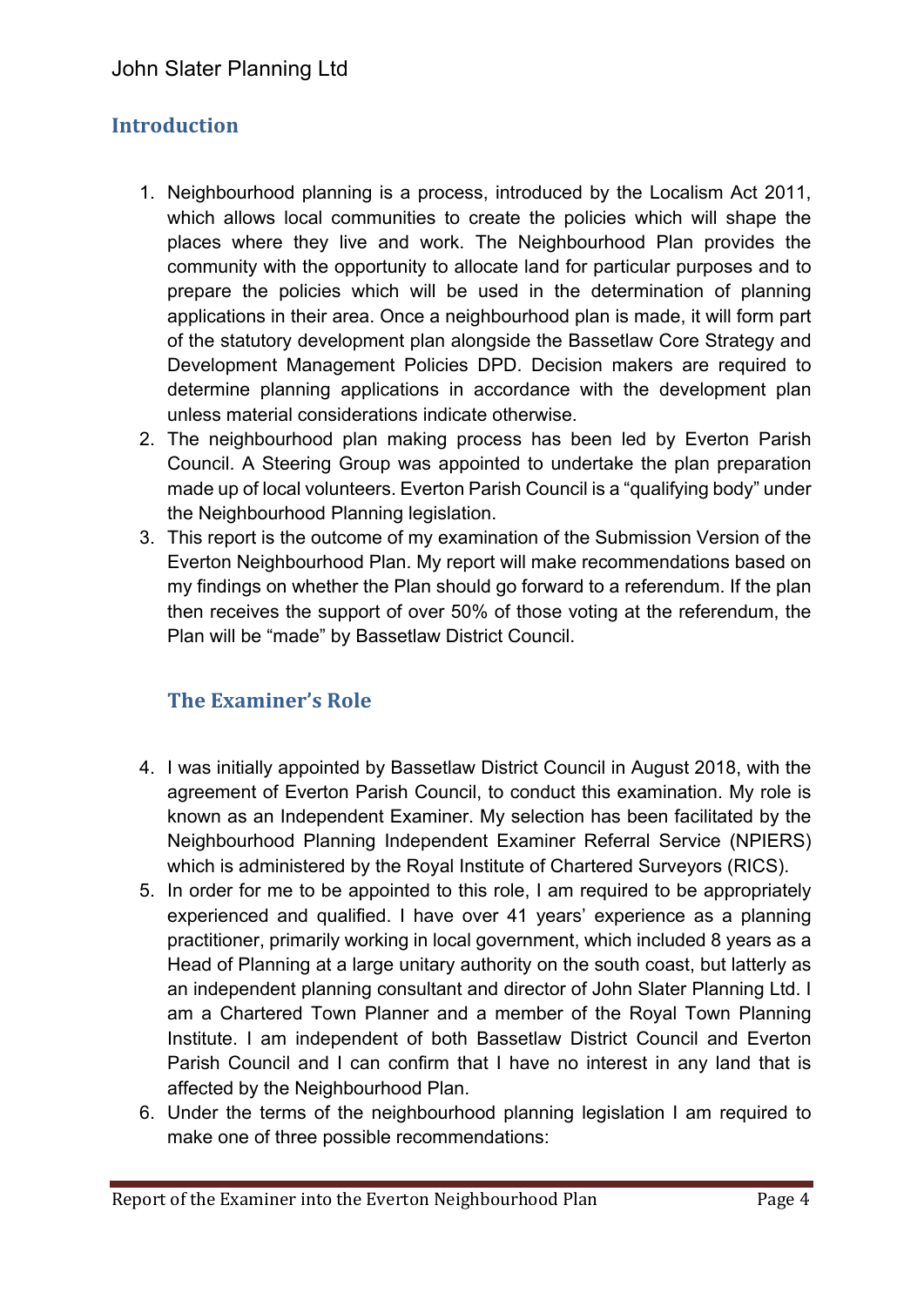- That the plan should proceed to referendum on the basis that it meets all the legal requirements.
- That the plan should proceed to referendum if modified.
- That the plan should not proceed to referendum on the basis that it does not meet all the legal requirements.
- 7. Furthermore, if I am to conclude that the Plan should proceed to referendum, I need to consider whether the area covered by the referendum should extend beyond the boundaries of the area covered by the Everton Neighbourhood Plan area.
- 8. In examining the Plan, the Independent Examiner is expected to address the following questions
	- a. Do the policies relate to the development and use of land for a Designated Neighbourhood Plan area in accordance with Section 38A of the Planning and Compulsory Purchase Act 2004?
	- b. Does the Neighbourhood Plan meet the requirements of Section 38B of the Planning and Compulsory Purchase Act 2004 - namely that it specifies the period to which it is to have effect? It must not relate to matters which are referred to as "excluded development" and also that it must not cover more than one Neighbourhood Plan area.
	- c. Has the Neighbourhood Plan been prepared for an area designated under Section 61G of the Localism Act and has been developed and submitted by a qualifying body?
- 9. I am able to confirm that the Plan does relate only to the development and use of land, covering the area designated by Bassetlaw District Council, for the Everton Neighbourhood Plan, on 18<sup>th</sup> December 2015.
- 10.I can also confirm that it does specify the period over which the plan has effect namely the period from 2019 up to 2034.
- 11.I can confirm that the plan does not cover any "excluded development''.
- 12.There are no other neighbourhood plans covering the area covered by the neighbourhood area designation.
- 13.Everton Parish Council, as a parish council, is a qualifying body under the terms of the legislation.

# **The Examination Process**

- 14.The presumption is that the neighbourhood plan will proceed by way of an examination of written evidence only. However, the Examiner can ask for a public hearing in order to hear oral evidence on matters which he or she wishes to explore further or if a person has a fair chance to put a case.
- 15.I am required to give reasons for each of my recommendations and also provide a summary of my main conclusions.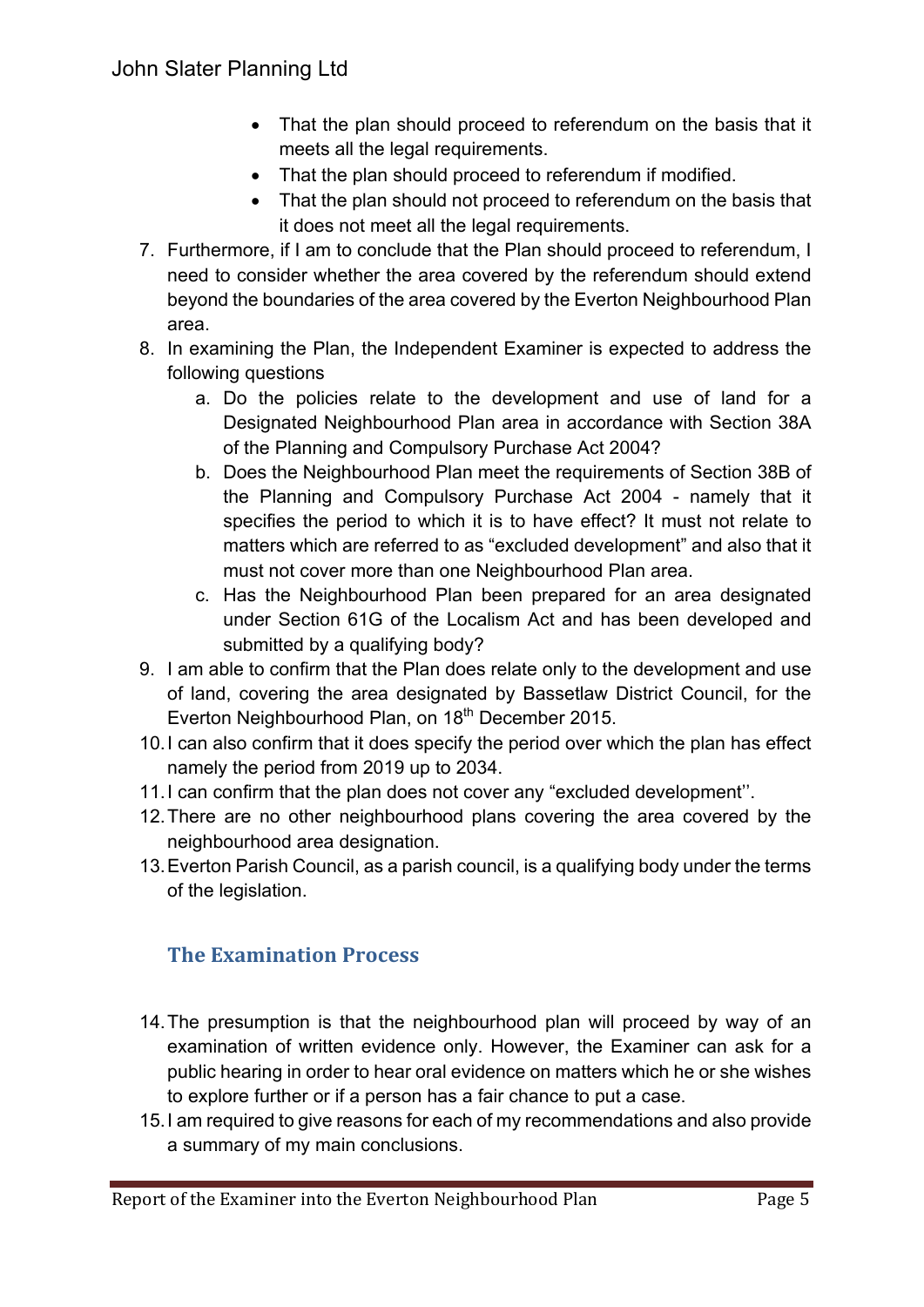- 16.I carried out an unaccompanied visit to Everton and the surrounding countryside on  $17<sup>th</sup>$  October 2018. I was able to walk and drive around the village and the surrounding countryside to familiarise myself with the plan area. I visited each of the allocation sites and also the other sites that had been considered as part of the site assessment process.
- 17.Following my site visit and my initial assessment of the plan, I had a number of matters on which I wished to receive further information, both from the Parish Council and the District Council. That request was set out in a document entitled *Initial* Comments of the *Independent Examiner*, dated 24<sup>th</sup> October 2018 and it asked a number of specific questions to the District Council and the Parish Council, including a suggestion that Policy E8 should have be expressing the proposed housing figure, as a minimum number. It asked questions as to the basis that the allocation sites had been presented to local residents and questioned the low level of responses received to justify the selections. It also raised matters as to the adequacy of the access arrangements for two of the allocation sites.
- 18.I received a combined response from the Parish and District Council in a document dated 14<sup>th</sup> November 2018. This response led me to the conclusion that I did need to hold a public hearing, in order to explore, in some detail, the issues raised. At that time, the Parish Council were not supporting the imposition of a maximum cap on development within the settlement, which was proposed by Bassetlaw District Council, but stated that it was content that the figure of 40 new homes, should be expressed as a *minimum* figure.
- 19.The specific reasons were set out in my document "*Further Comments of the Independent Examiner*" dated 15<sup>th</sup> November 2018 and in particular I was inviting professional highway input, regarding the adequacy of the access arrangements to Sites 2 and 3. I also wanted to understand the basis for the changed site boundaries to the Willows allocation site and also to have a discussion as to the relative merits of the discounted site NP13, which had been the subject of representations at the Regulation 16 stage.
- 20. Accordingly, a hearing was arranged to be held on  $10<sup>th</sup>$  January 2019, at Everton Village Hall. On 12<sup>th</sup> December 2018, I issued *Guidance Notes and Agenda for the Public Hearing* which set out the arrangements for the session and in particular, the four questions that I wished to be considered, as well as identifying the parties who I wanted to address each question. All the contributing parties were asked to submit a one-page resume to each question that there have been invited to respond to.
- 21.These position statements were particularly helpful, as it became apparent that there were underlying issues relating to access matters which could affect the capacity of the two of the three allocations sites.
- 22.These matters were debated at the hearing during the morning and early afternoon of  $10<sup>th</sup>$  January 2019. Following the conclusion of the session. I carried out accompanied site visits to Hall Farm, the Willows and the site NP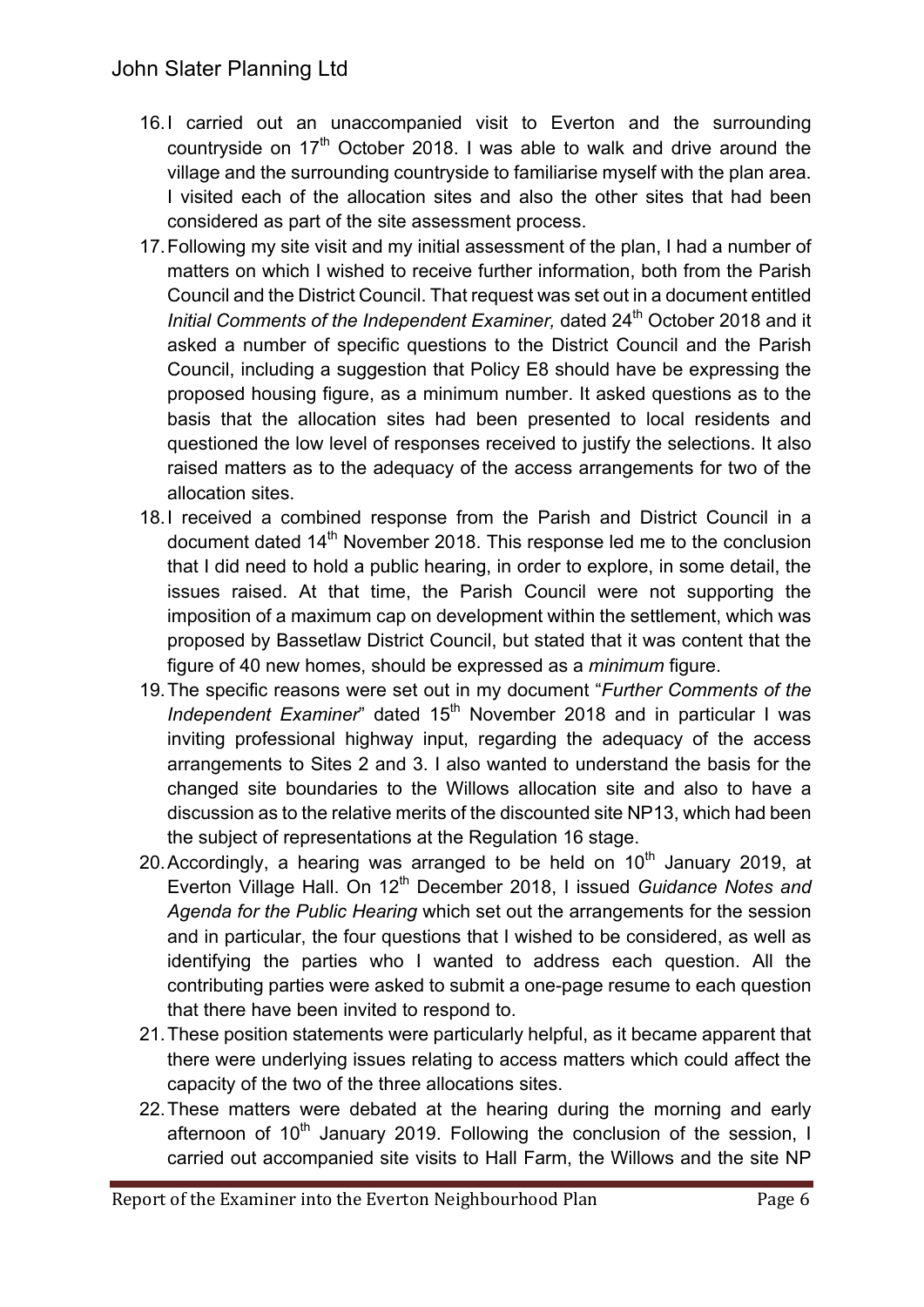13. I also made a point of seeing from the highway, the site referred to as NP4, Bramble Farm, which had come up during the hearing.

- 23.I summarised the outcome of the hearing in a *Post Hearing Note* which was issued on  $15<sup>th</sup>$  January 2019. This note covered a number of the themes that had emerged during the discussions, included the need for the creation of a new access to serve Site 2, on the agricultural land to the west of the site, which fell outside the allocation site area, and also that the current intentions of the owners of the Willows had been clarified. The hearing had been told that their expectation was now to retain the existing dwelling and develop a maximum of five units on land to the rear of the site, all to be served off a new driveway access, which would be shared with the existing house.
- 24.At the conclusion of the hearing, in view of the drop off of housing numbers that the plan would now be allocating, the Parish Council agreed to discuss with planners at the District Council, a new strengthened windfall policy, which could reflect the overall approach that the emerging Local Plan was promoting. It was recognised that the reduced capacity of the two allocation sites and the possible changes to windfall policy, would not have been subject to any public consultation. I therefore requested there should be a period, within which the revised housing policies would be subject to a public consultation, organised by Bassetlaw District Council.
- 25.I understand that these meetings were held and a revised Policy E8 and Policy E9 along with a new supporting text, was prepared for my consideration, but an issue was identified regarding the timing of the subsequent public consultation, which would be impinging on the purdah period in the run-up to the May District Council elections. I therefore agreed that the public consultation on the proposed changes to the neighbourhood plan should take place after the elections.
- 26. I have now been advised that the consultation ran from  $15<sup>th</sup>$  May 2019 until 25<sup>th</sup> June 2019. I was sent copies of the representations submitted to revised wording of Policy E8 and Policy E9 and the suggested revised text, which was sent to me by the District Council on 26<sup>th</sup> June 2019. These were received from
	- Mark Guest
	- David Bardsley
	- Anthony Ballarini
	- Ann Ballarini
	- Douglas Haynes
	- Angela Haynes
	- John Dunn
	- Christine Dunn
	- AG Richardson
	- David and Jill Hirst
	- Martin Wright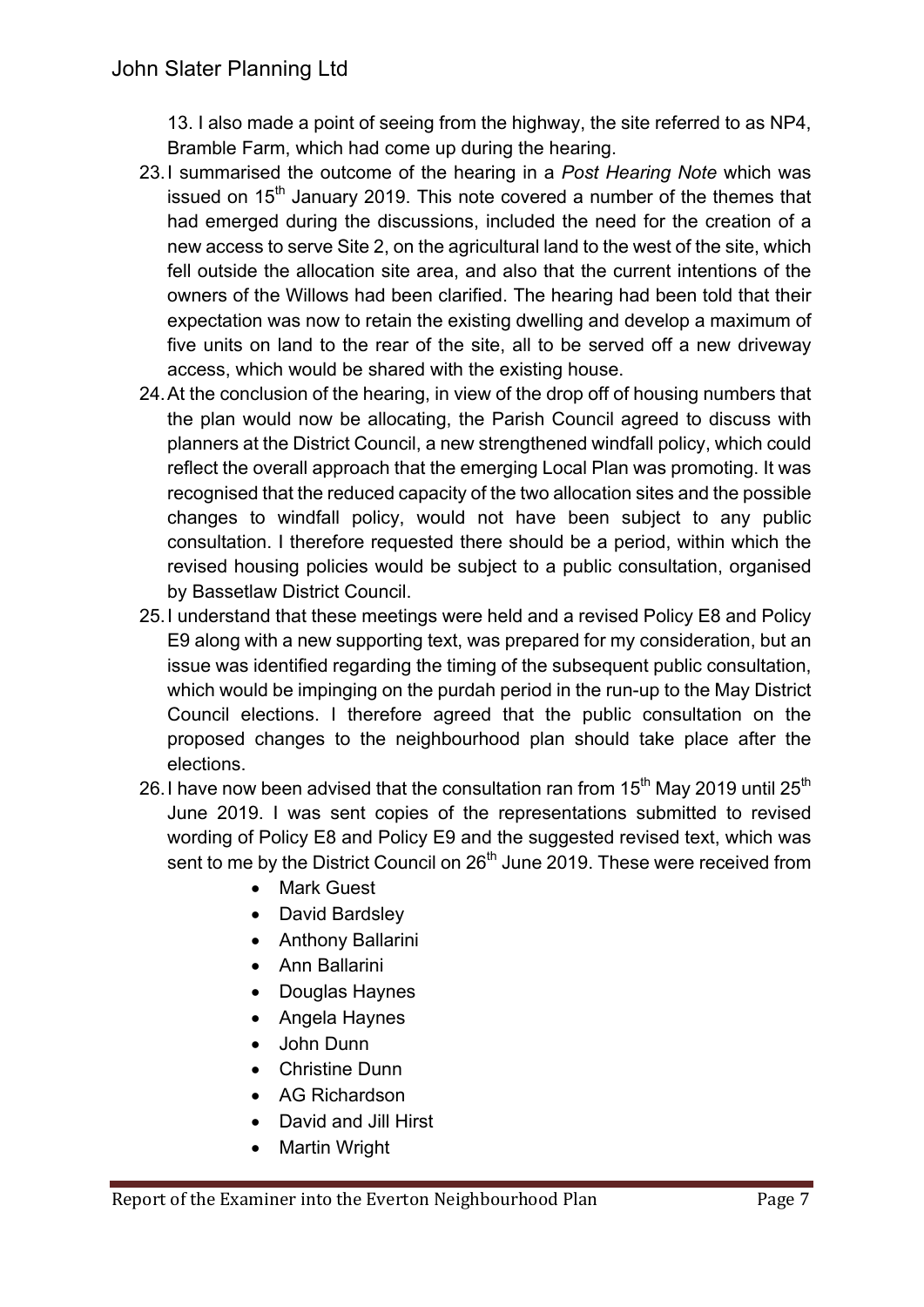- Jonathan Stephenson
- Jackie Gomes
- Danielle Troop
- Gladman Development Ltd
- Grace Machin on behalf of the Magnus Educational Foundation
- The Canal and Rivers Trust
- Anglian Water Services Ltd
- Sports England
- Harrison Grant on behalf of R Troop and Sons
- Nottinghamshire County Council Highways
- Nottinghamshire County Council
- Highways England
- The Metcalfe Trust
- Severn Trent
- 27.I have read and taken into consideration all the comments made. Mrs Troop's personal contributions included a number of appendices including a transcript of the hearing, with her very personal commentary on the proceedings. I have not had to rely upon her version of events as I had my own recording of the proceedings, which I have been able to refer to whilst preparing this report. She also asked Bassetlaw planners to forward me a number of Freedom of Information requests, asking a number of questions about post hearing matters. She was subsequently advised that the grounds for her request were not in line with the regulations and the District Council was not in a positiion to action it.
- 28.All documents have been placed on the respective websites.

# **The Consultation Process**

- 29.A public meeting in 2015 voted in favour of Everton Parish preparing a neighbourhood plan and this decision was endorsed by the Parish Council at a meeting held on 5<sup>th</sup> October 2015. In December, a steering group was recruited, made up of two parish councillors and local residents.
- 30.Early in 2016, a number of drop-in sessions were held to raise awareness of the plan. These were held in a variety of venues including both pubs and the church, during February and March 2016 and the feedback from these sessions were presented at an event held on 19<sup>th</sup> March 2016.
- 31. A residents and business questionnaire survey was distributed between  $3<sup>rd</sup>$ June and  $17<sup>th</sup>$  June 2016. 250 responses were received, from 399 questionnaires sent out which equates to a response rate of 63.4%. These responses led to the preparation of an Issues and Options document, which went out for public consultation during September and October 2016, including an open event held on  $24<sup>th</sup>$  September 2016. These responses were used to prepare a Preferred Option version, which was published alongside the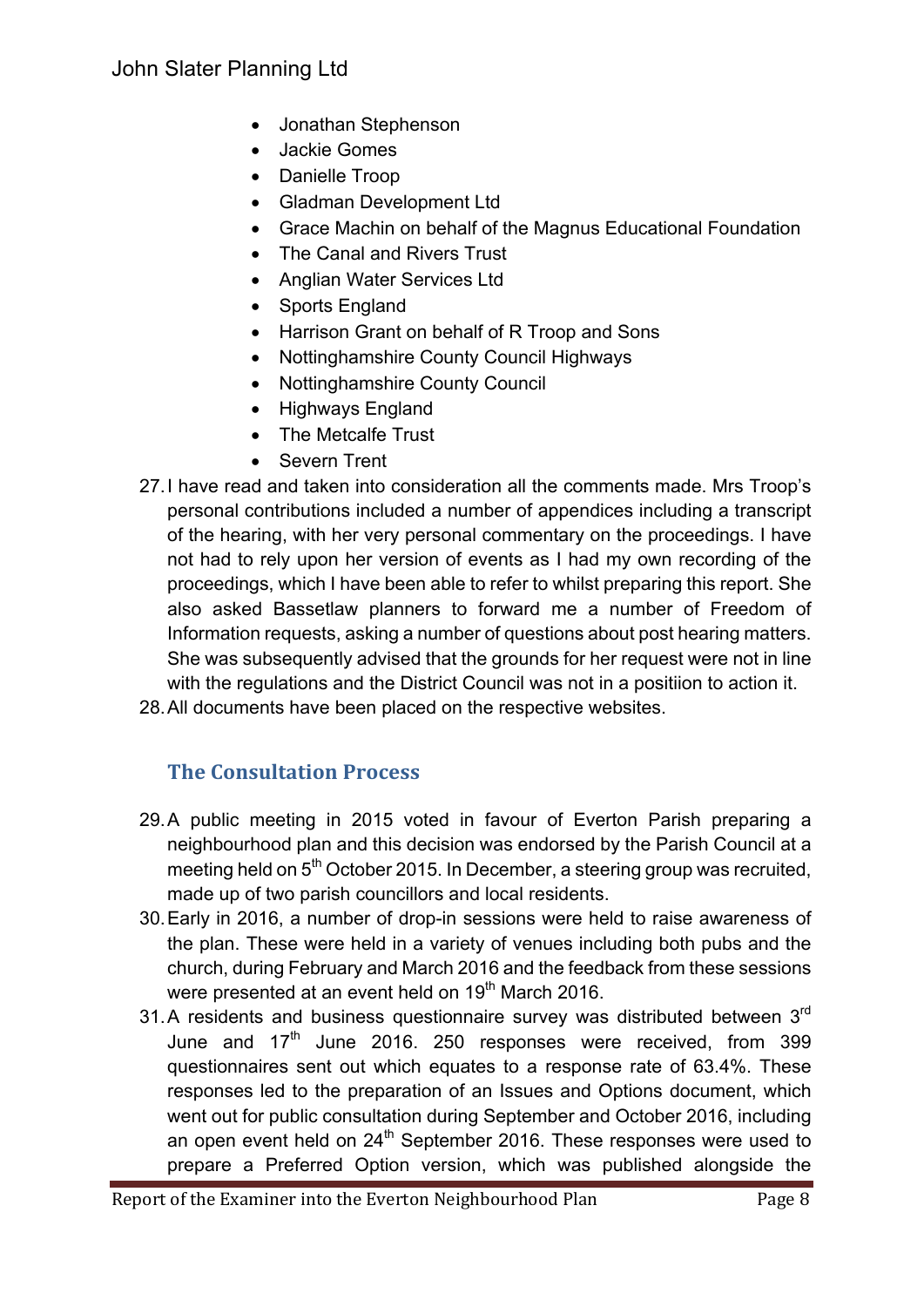presentation of the possible housing sites in December 2016. An open meeting was held in the afternoon and evening of the 8<sup>th</sup> December in the Village Hall. The housing sites put forward has arisen from two "calls for sites", the first initiated by the District Council and the second which had been sent out by the Parish Council in November. Residents were invited to comment on the sites, and in particular, to identify three sites which they supported and why, and three sites which they did not support and why. The response from that exercise was 18 completed questionnaires.

- 32.These sites were then sent to Bassetlaw planners to carry out what it described as a "technical site assessment process".
- 33.The results reduced the number of Preferred Option sites and this was the subject of a public presentation of the option sites held on  $7<sup>th</sup>$  March, during a three and half hour session held between 3 pm and 6.30 pm, with questionnaire being completed at the event.
- 34.All this work resulted in the publication of the first Regulation 14 consultation which ran from  $10^{th}$  April to  $5^{th}$  June 2017, an eight-week period which included the drop-in event, held on  $16<sup>th</sup>$  May.
- 35.As a result of considering the responses to this Pre-Submission consultation, the Parish Council took the decision to publish a further draft plan, for public consultation – a second Regulation 14 consultation, as it felt the changes were so substantial and included several new proposed housing sites. This consultation took place between  $1<sup>st</sup>$  November and  $15<sup>th</sup>$  December 2017 and included a drop-in session at the Village Hall.

## **Regulation 16 Consultation**

- 36.I have had regard, in carrying out this examination, to all the comments made during the period of post submission consultation which took place over a 7 week period, between  $9<sup>th</sup>$  July 2018 and 27<sup>th</sup> August 2018. This consultation was organised by Bassetlaw District Council, prior to the plan being passed to me for its examination. That stage is known as the Regulation 16 Consultation.
- 37.In total, 14 individual responses were received from Natural England, Anglian Water, Gladman Development Ltd, Highways England, Historic England, National Farmers Union, Nottinghamshire County Council, Sports England, Mrs Troop, Mr and Mrs Hirst, Canal and River Trust, The Coal Authority, Environment Agency and Rural Solutions on behalf of R. Troop and Sons.
- 38.I have carefully read all the correspondence and I will refer to the representations where it is relevant to my considerations and conclusions in respect of specific policies or the plan as a whole.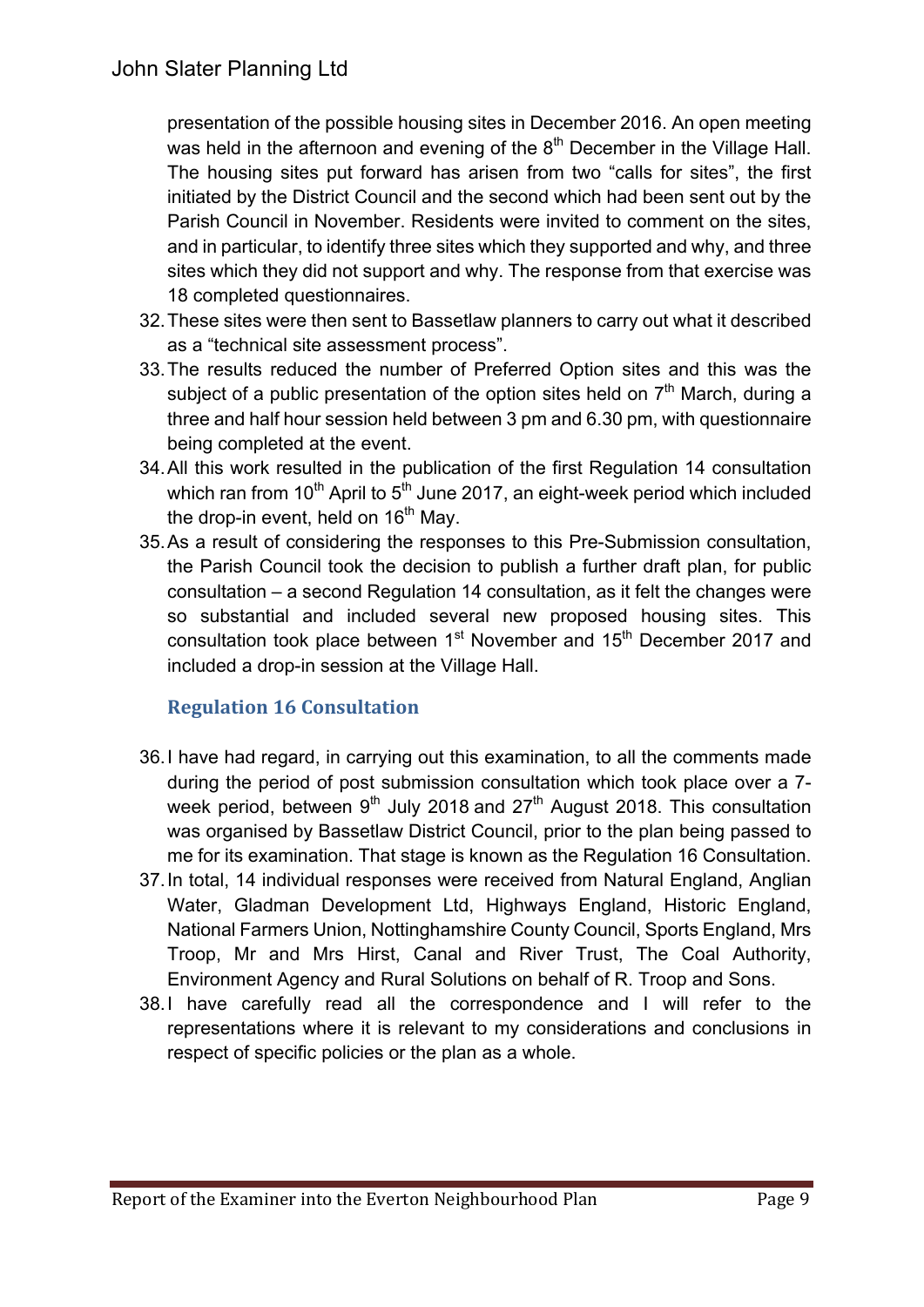# **The Basic Conditions**

- 39.The Neighbourhood Planning Examination process is different to a Local Plan Examination, in that the test is not one of "soundness". The Neighbourhood Plan is tested against what is known as the Basic Conditions which are set down in legislation. It will be against these criteria that my examination must focus.
- 40.The five questions, which seek to establish that the Neighbourhood Plan meets the basic conditions test, are: -
	- Is it appropriate to make the Plan having regard to the national policies and advice contained in the guidance issued by the Secretary of State?
	- Will the making of the Plan contribute to the achievement of sustainable development?
	- Will the making of the Plan be in general conformity with the strategic policies set out in the Development Plan for the area?
	- Will the making of the Plan breach or be otherwise incompatible with EU obligations or human rights legislation?
	- Will the making of the Plan breach the requirements of Regulation 8 of Part 6 of the Conservation of Habitats and Species Regulations 2017?
- 41.As this neighbourhood plan was submitted before the cut off of the transitional period, set out in paragraph 214 of the National Planning Policy Framework, this examination will consider the plan against the 2012 version of the Framework.

# **Compliance with the Development Plan**

42.To meet the basic conditions test, the Everton Neighbourhood Plan is required to be in general conformity with the strategic policies of the adopted Development Plan, When the neighbourhood plan was initially being prepared, the relevant adopted development plan was the Bassetlaw Core Strategy and Development Management Policies DPD, which had been adopted in December 2011. That remains the case. However, it is generally acknowledged that the residual housing requirements for the Rural Service Centres was collectively 599 dwellings is out of date as this was a pre NPPF local plan. Nevertheless, this supports residential development within the development boundary and require housing development to be "of a scale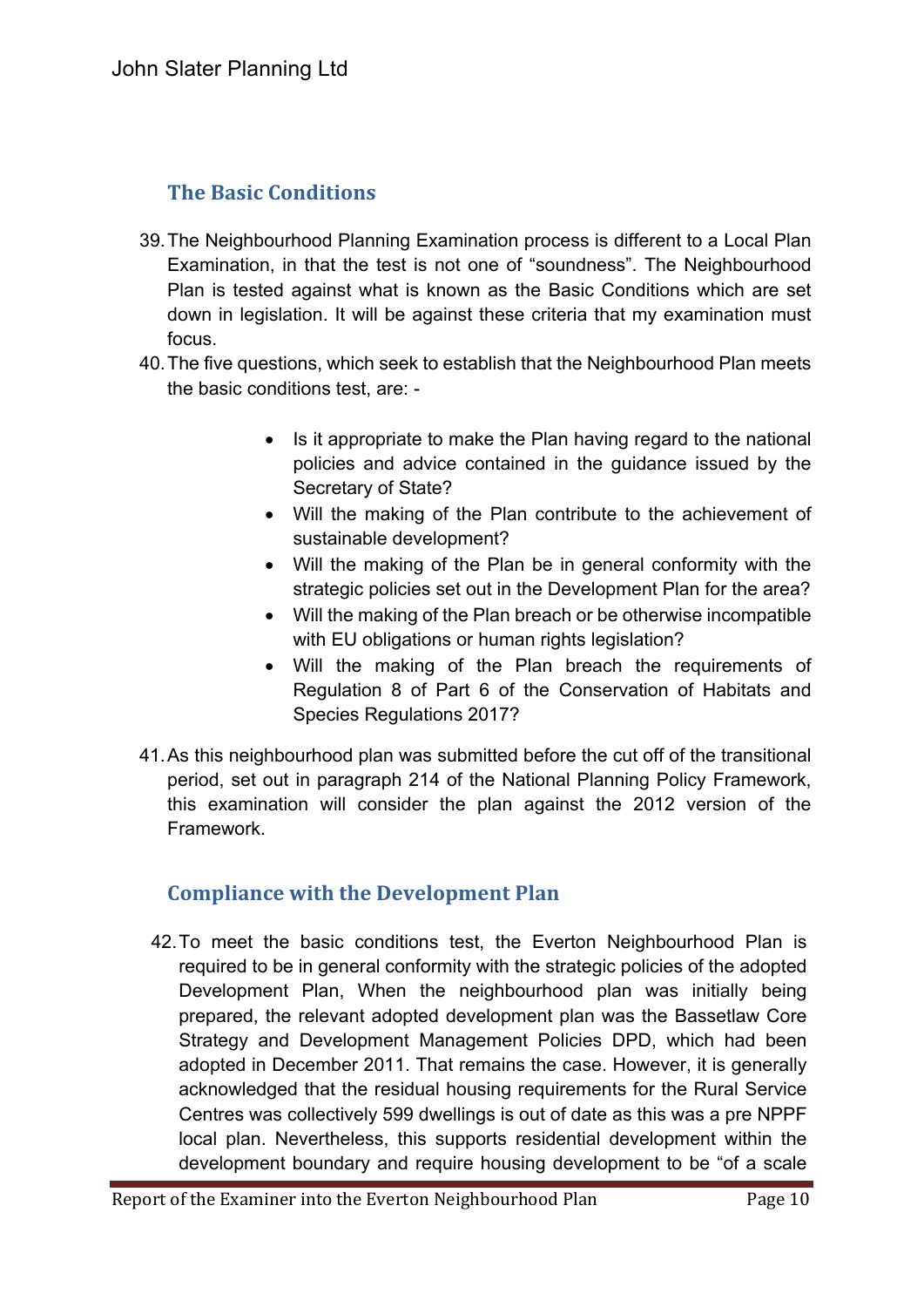appropriate to the current size and role of the settlement and limited to that which will sustain employment, services and facilities." No specific housing numbers were ascribed to Everton or Harwell for the period 2010 to 2028.

- 43.In parallel with the preparation of the neighbourhood plan, work has been under way, by the District Council, on preparing a replacement local plan. The version that was available when the submission draft of the Everton Plan was being prepared was the Initial Draft Bassetlaw Plan, published for consultation in October 2016. Everton was identified as a defined rural settlement which was part of a functional cluster along with Mattersey and Scaftworth. Strategic Policy 5 did not seek to identify a specific housing requirement, but set a 20% increase cap based on the on the existing number of dwellings in the settlement at the time of the plan is adopted. The plan was proposing the removal of development boundaries, to be replaced by a "more refined qualitative approach to decision-making – setting a number of criteria". One of the criteria was that the 20% figure includes any housing allocations set in a neighbourhood plan, although it did accept that neighbourhood plans could choose to exceed the 20% cumulative cap "where it is considered to deliver the aims of the local community".
- 44. At the time of the examination of the hearing, I was advised that a new version of the emerging local plan - Draft Bassetlaw Plan- Part 1: Strategic Policies was about to be published for consultation.
- 45.The new policy makes a significant change to the emerging local plan context for the plan area. The objectively assessed level of housing need is set using the NPPF standardized methodology. The plan proposes a housing requirement of 390 dwellings per annum which for the 17-year life span of the plan equates to a total of 6,630 dwellings.
- 46.In terms of the rural area, the relevant policy is Policy 8: Rural Bassetlaw, which sets a minimum requirement of 1,777 new dwellings for the period 2018 to 2035 to be delivered by sites with planning consent or allocations, whether it be through neighbourhood plans or the local plan. We heard at the hearing that the new plan was working on the basis of setting a minimum level of development in each area and a ceiling figure. Paragraph 8.13 refers to a minimum 10% increase for each designated neighbourhood plan areas, as a required housing figure as suggested by national advice. Therefore, the minimum level of development that will be expected to be delivered in Everton Parish is 37 dwellings.
- 47.The policy goes on to allow new residential development within settlements and/or on non-allocated sites, where appropriate to the character of the area and where amenity/highway safety is not directly affected. It states that housing will need to meet local need and that the character of the settlement should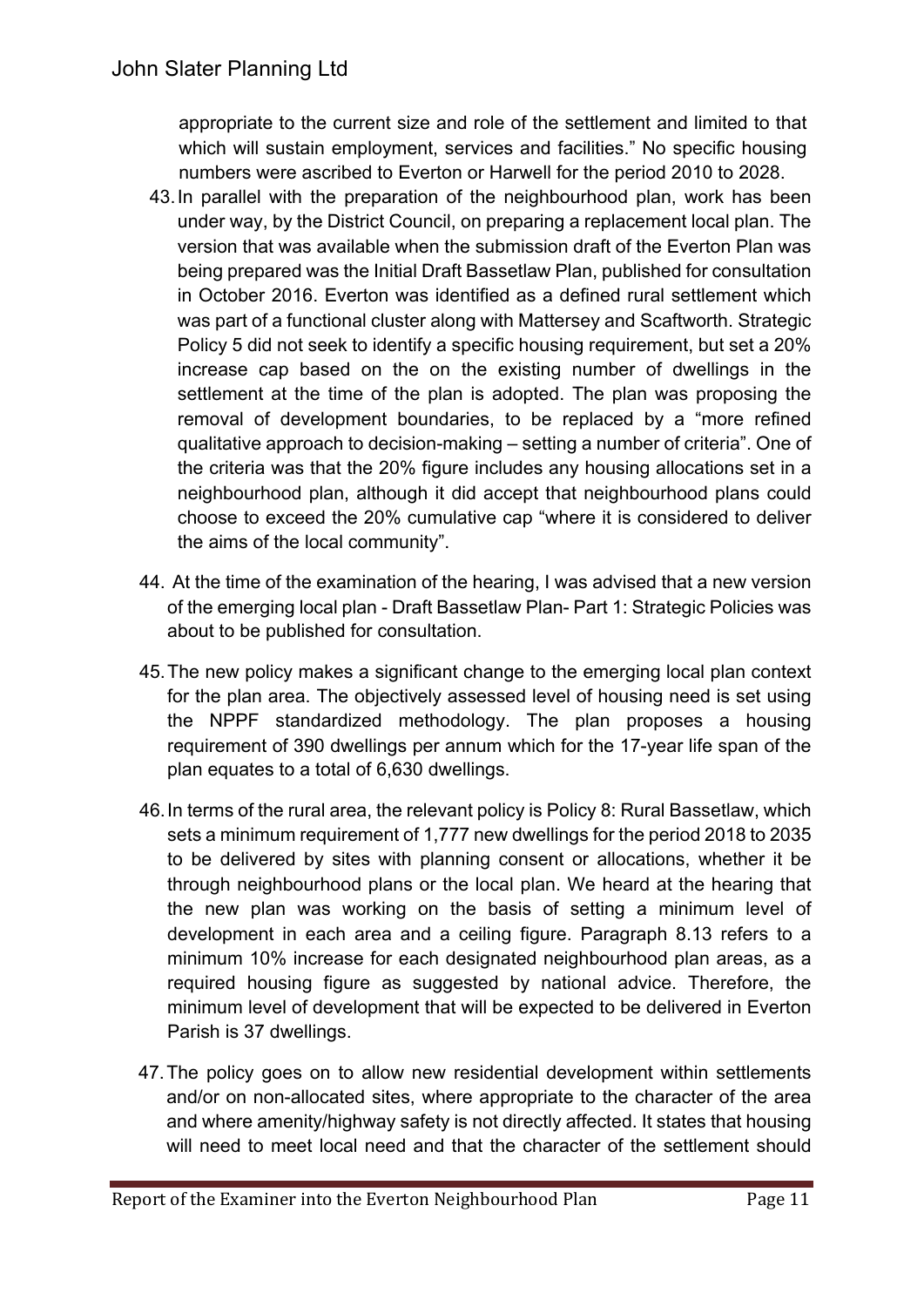reflect the scale of development and housing density. Green field extensions to the built-up area of the settlement must be designed to enhance the urban/rural interface. If the development is on a non-allocated site, in any area where the plan is not making allocations, consent will only be given if it meets the same criteria which includes a requirement that it should not increase the number of dwellings by 5%, which in the case of Everton parish would be 19 dwellings. Also relevant is the rural criteria which is the criterion h) which limits the amount of development to no more than 20%, including the proposal in combination with other development built or committed in the settlement – which will include allocations in the neighbourhood plan. The 20% figure for Everton village would be 68, according to the table on page 42 of the Draft Bassetlaw Plan, but based the number of dwellings in the parish at August 2018, 371 dwellings then the 20% would be 74 dwellings.

# **Compliance with European and Human Rights Legislation**

- 48.Bassetlaw District Council issued a Screening Statement, in 2017 which concluded, having consulted with the three statutory consultees, that a full assessment, as required by EU Directive 2001/42/EC which is enshrined into UK law by the "Environmental Assessment of Plans and Programmes Regulations 204", would not be required, as its view was that the Plan's effects are unlikely to have significant effects on the environment.
- 49.The District Council, as competent authority, also issued, in the same report, its screening under the Habitat Regulations. This screening assessed the submitted plan and concluded that it would not have any adverse effects upon the European protected sites, namely Thorne and Hatfield Moors SPA and Hatfield Moor SAC and an Appropriate Assessment would not be required.
- 50.In my Initial Comments, I invited the District Council to consider whether the HRA screening assessment needed to be revisited in the light of the People over Wind, Peter Sweetman v Coillte Teoranta judgement. Following consultation with Natural England, Bassetlaw District Council produced a revised screening statement in late 2018 that concluded again that an Appropriate Assessment would not be required.
- 51.I am satisfied that the basic conditions regarding compliance with European legislation, including the newly introduced basic condition regarding compliance with the Habitat Regulations, are met. I am also content that the plan has no conflict with the Human Rights Act.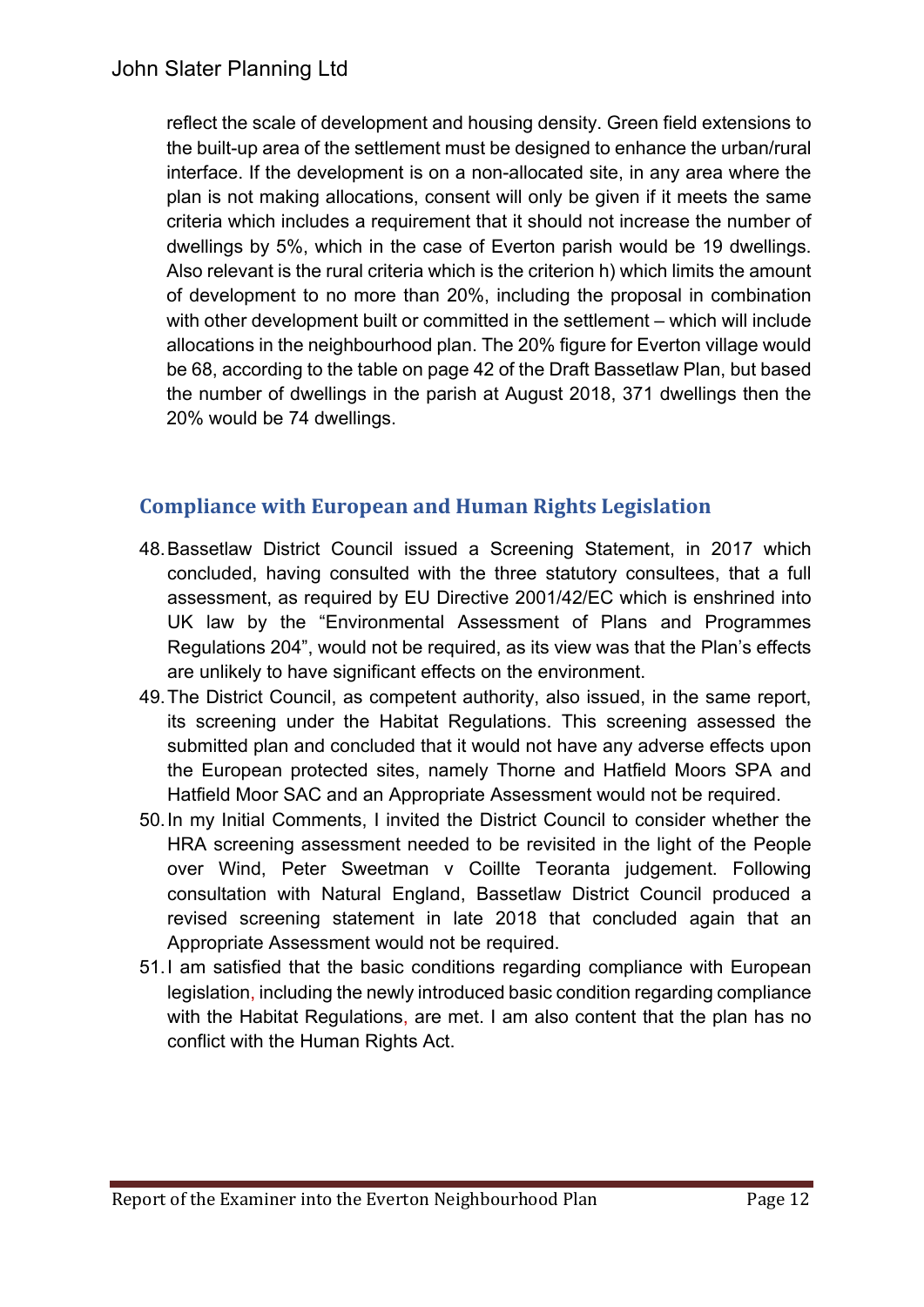# **The Neighbourhood Plan: An Overview Introductory remarks**

- 52.This has proved to have been a challenging examination to conduct. Equally I am sure that the Steering Group will agree this has proved to be a difficult neighbourhood plan to prepare. It is clear that the plan has come together against a backdrop of a number of external factors:
	- a pre NPPF local plan, now somewhat dated.
	- an evolving draft replacement local plan.
	- planning consents been granted during the interim period.
	- challenges to the personal integrity of the volunteers, especially from those with specific land interests in the village that they wished to promote.
	- changing levels of community engagement at a number of key stages of the plan making process.
- 53.Notwithstanding the challenges, the Everton Neighbourhood Plan has now reached a major milestone, reaching its examinations stage and I congratulate members of the Steering Group for their stamina and perseverance, through what must have felt, at times, to be a never-ending process.
- 54.The neighbourhood plan proposes planning policies which cover a wide range of matters, all of which are clearly important to the residents of the parish. Most of these have not been controversial. I will be looking at each of the policies in detail in the next section of this report.
- 55.The neighbourhood plan has evolved, as it has gone through the various stages of its preparation and indeed the Parish Council is now suggesting that it be further changed, since the hearing, in respect of the overall extent of the housing numbers and specific proposals for the allocation sites.
- 56.The most difficult topics that the Steering Group has had to grapple with, was the quantum of new housing in the village and the site allocations. These subjects dominated the examination and triggered my decision to call a public hearing. I am satisfied that this examination has to a greater or lesser extent, clarified a number of important issues, and this is reflected in my conclusions as to whether, and in what form, the plan should or should not proceed. I need to stress that my role as examiner is limited to the consideration of the plan against the legislative tests set out including the "basic conditions" and other legal requirements, which I have described earlier in this report. It is also important that the plan that emerges from the process is recognisable to the community as the plan that it has prepared.
- 57.I have chosen to set out my overall conclusions as to the housing supply policy in this overview section of the report, as there are a number of interconnecting threads. I will look in detail at the specific criteria and the wording of the two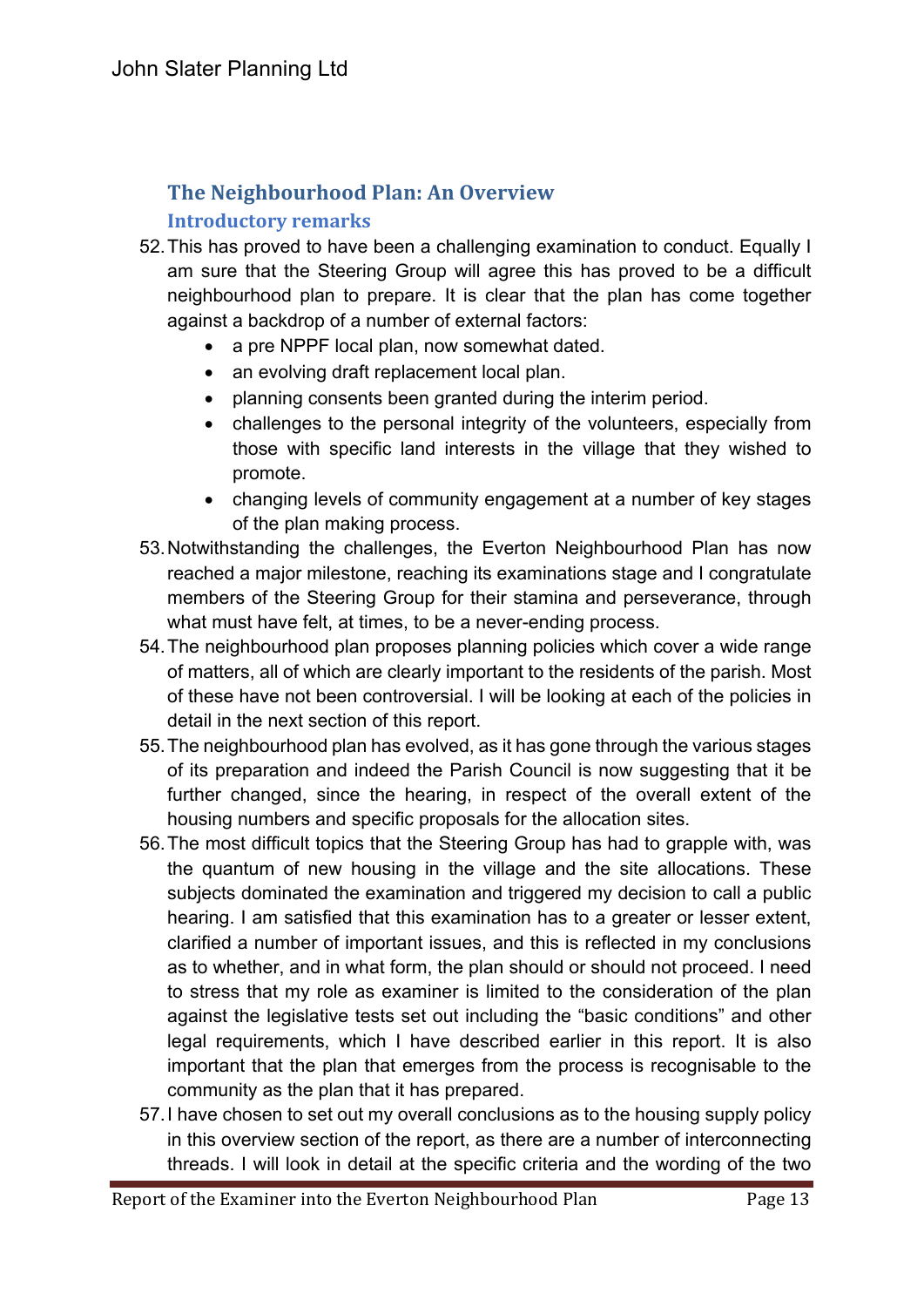policies, E8 and E9 under the relevant policy headings in the next section of the report.

58.I will firstly look at the local plan position and assess the weight that can be given to policies in the adopted and the emerging local plan. That will then lead on to consideration of the overall level of new housing development that might be expected in the plan area. I then consider, in some detail, the allocation sites proposed both in the original submission plan and the post hearing submission put forward by the Parish Council, along with my conclusions of the way that the plan makers have approached the site allocation process. That will then set the scene for my conclusions and recommendations in respect of Policies E8 and E9.

# **The status of the development plan**

- 59.The Bassetlaw Core Strategy and Development Management Policies DPD only included a housing figure of 599 dwellings to cover all the district's rural service centres, which including Everton, for the period 2010 to 2028. It did not allocate specific numbers to each of these centres and it merely sought to support development, most importantly, within the development boundary and requires developments to be of "a scale appropriate to the current size and role of the settlement and limited to that which will sustain local employment, community services and facilities".
- 60.If the neighbourhood plan had slavishly followed the approach set by the adopted plan, the Parish Council would not know what level of housing the plan needed to be providing for, but would have only concluded that development should take place within the Development Boundary. It could have "ducked the housing question" on the basis that existing policies were sufficient, but instead by grasping the nettle of housing, it wished to allow the community to have a greater input into the location of new homes in Everton and Harwell. Whilst a plan totally in accord with the adopted plan, especially Policy CS8, may have met the legal requirements of being in general conformity with the strategic policies in the adopted development plan, it could be argued that that plan would not have met other basic conditions, such as basic condition d) - whether the plan was delivering sustainable development, which inter alia, requires the balancing "the provision of a supply of housing required to meet the needs of present and future generations, with protecting the natural, built and historic environment". Another basic condition requirement is for the examination to consider whether the making of the plan, would reflect Secretary of State policy and advice. In this respect, there is clear national guidance that housing supply policies should be based on up-to-date evidence of housing need. This may be provided at a district, as well as neighbourhood plan area.
- 61.As well as the NPPF, the Secretary of State's advice is also set out in the online Planning Practice Guidance. Notwithstanding the transitional arrangements which requires this examination to be conducted against the provisions of the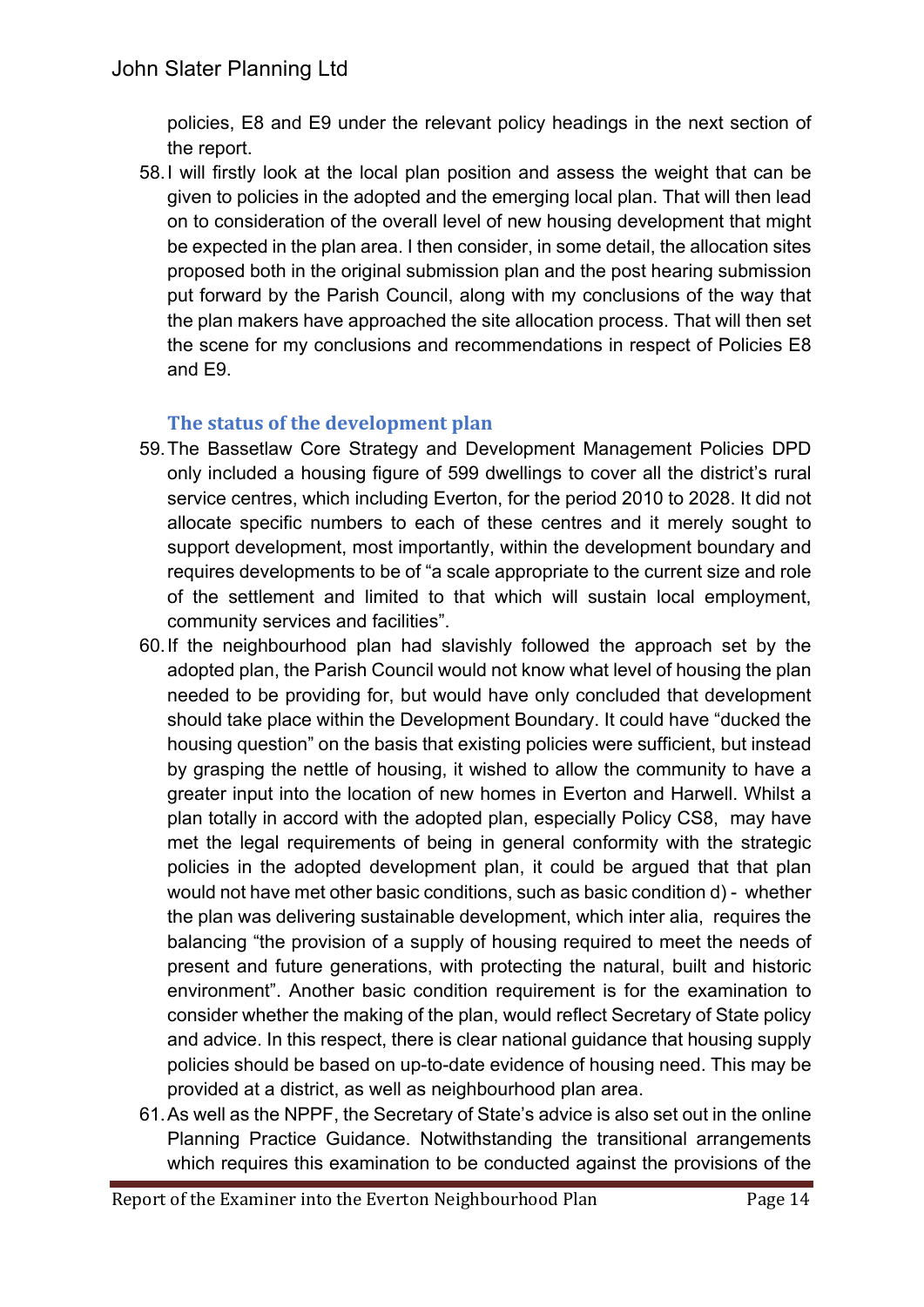2012 version of the Framework, the PPG is updated on a regular basis and it is against the latest guidance that this examination has to have regard to.

- 62.The plan is not required to be tested against the policies in the emerging local plan but as the Secretary of State has said - "the reasoning and evidence informing the local plan process, is likely to be relevant to the basic conditions".
- 63.There is a specific section of the guidance that deals with neighbourhood plans that come in advance of an up to date adopted local plan. This advice stresses the importance of a dialogue between the Qualifying Body and the LPA. I am satisfied that the working relationship between the Parish Council and Bassetlaw planners, especially in the run-up to and following the hearing, has had regard to the requirements set out in paragraph 009 (Reference ID 41–0) 09–20190509) which is to aim to agree the relationship between policies in:
	- The emerging neighbourhood plan
	- The emerging local plan
	- The adopted development plan
- 64.Since the publication of the latest version of the Local Plan, the Parish Council now has a housing number to work to, in accordance with PPG advice. That was lacking when the plan was initially being prepared. The recently published PPG states that, in advance of a recently adopted local plan, an indicative housing requirement figure can be provided to the neighbourhood plan group but that this should be tested at examination. This is addressed in my conclusions.
- 65.I believe both parties have displayed a positive and proactive approach to collaborative working in the preparation of this plan.
- 66.Furthermore, the Secretary of State advice for dealing with a neighbourhood plan which is based on a likely change in local plan policy, is to aim to produce "complementary neighbourhood and local plan policies" and to "minimise any conflicts between policies in the neighbourhood plan and those in the emerging local plan, including housing supply policies". That advice has had a major bearing on my conclusions.
- 67.I am conscious of the arguments put forward in the post hearing representations, that policies in the emerging local plan are capable of change, as the plan goes through its processes towards adoption. I am very aware of the specific objections from landowners in the plan area, submitted at the latest local plan consultation and which may or may not be considered at the local plan examination. However, I am reassured that if there is a conflict between the policies in the made Everton Neighbourhood Plan and the final policies in what will be an adopted replacement Bassetlaw Local Plan, under the terms of Section 38 (5) of the Planning and Compulsory Purchase Act 2004, that conflict should be resolved in favour of the policies in the adopted local plan, as that would be the last document to become part of the development plan.
- 68.Conversely if I were to take an approach, which ignored, disregarded or gave minimal weight to the provisions of the emerging district strategy, planning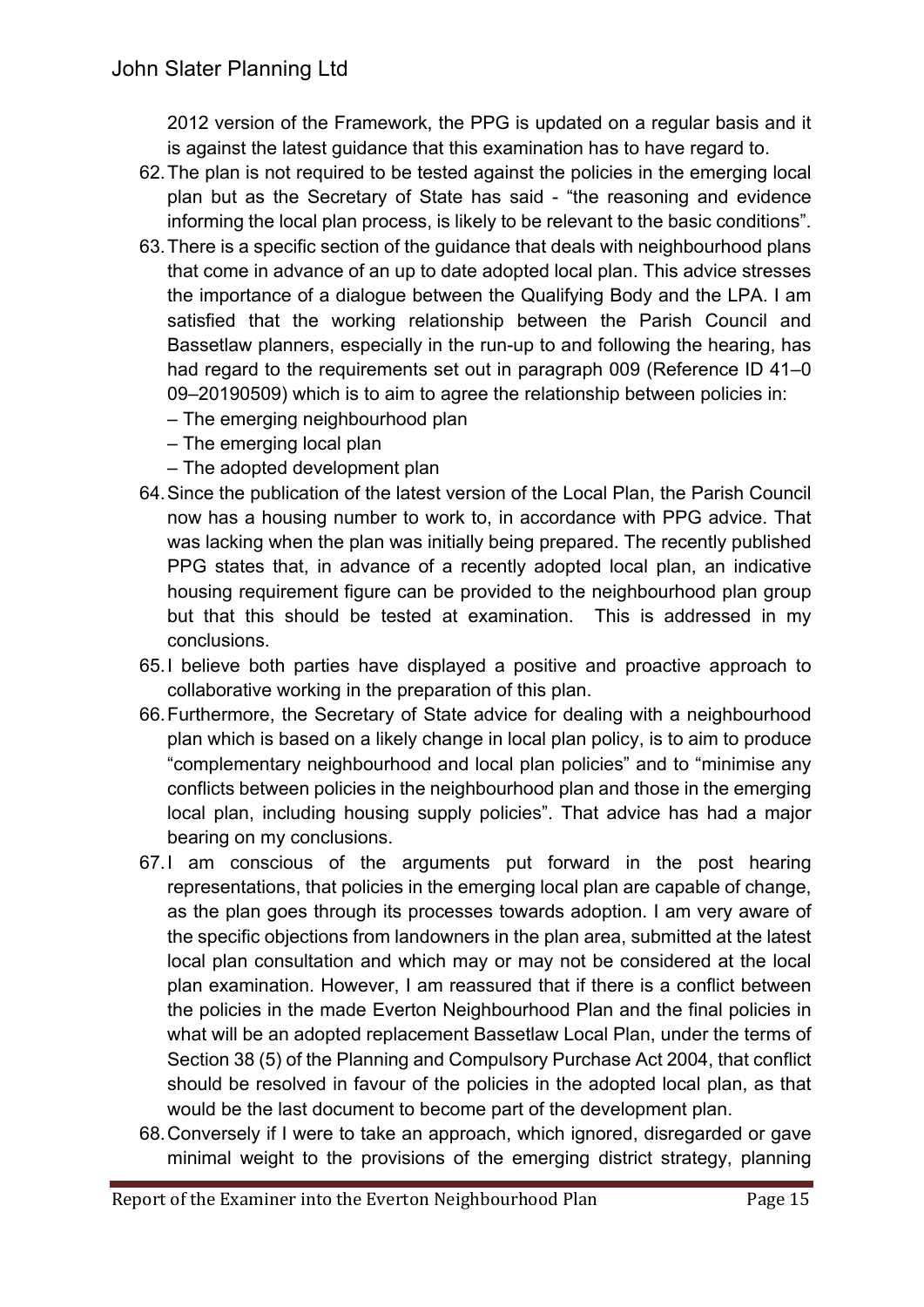consents could be granted that could cumulatively undermine the strategy of limiting development in villages and to place most development in the towns and new communities, which the new local plan is promoting.

69.I am therefore minded to give a significant degree of weight in my conclusions, to the emerging local plan and I will be taking a more precautionary approach, as that will lead, to what I believe, will be the delivery of sustainable development and will be more in line with national policy and advice, which are other basic conditions. It is not unusual for an examination to have to look at the plan in the round and make an assessment as to the relevant weight to be given to different basic conditions.

# **The Scale of Housing**

- 70.At the start of the neighbourhood plan process, the absence of a local plan based housing figure, meant that it was left to the Parish Council to propose a housing figure for the neighbourhood plan. There had not been a parish based Housing Needs Survey conducted since 2004, which is now 15 years old, although some housing evidence did emerge through the parish questionnaires along with other information collected at a district level. The plan initially had to come up with its own housing figures.
- 71.Using a number of different methodologies, based on a variable growth rates used in the SHMAA or extrapolating past growth rates gave figures of between 39, 45 or 48 dwellings, for that period 2018 to 2034, which importantly would have, at that time, been on top of the existing commitments of 41 units. Therefore, ignoring the existing commitments, the submission version of the plan was proposing *approximately 40 additional homes*, which would have led to 81 dwellings being built, which would equate to a 21% increase in the number of homes in the parish in 2018.
- 72.As previously mentioned, Strategic Policy 5 of the Initial Bassetlaw Local Plan did not identify a specific housing requirement for Everton, but set a ceiling of a 20% increase, on top of the existing number of dwellings at the time of the plan is adopted, including neighbourhood plan allocations.
- 73.Everton would be expected to follow the Rural Bassetlaw spatial strategy strand, which refers to proportionate growth through a "careful mix of planned and managed organic development".
- 74.In response to a question that I raised during the run up to the hearing, the Parish Council agreed to a suggestion that I put forward, that rather than refer to a figure of *around* 40 dwellings, the plan should express the figure of "40" as a *minimum* figure as the allocations alone, without any windfall, amounted to more than 40 dwellings. The Parish Council had, at that time, indicated that it did not support the proposed cap on housing at 20%. National guidance as set out in the PPG is that neighbourhood plans should meet and can exceed the housing requirement. That was the route that the neighbourhood plan was appearing to be taking, as it cited, for example, concerns regarding the long-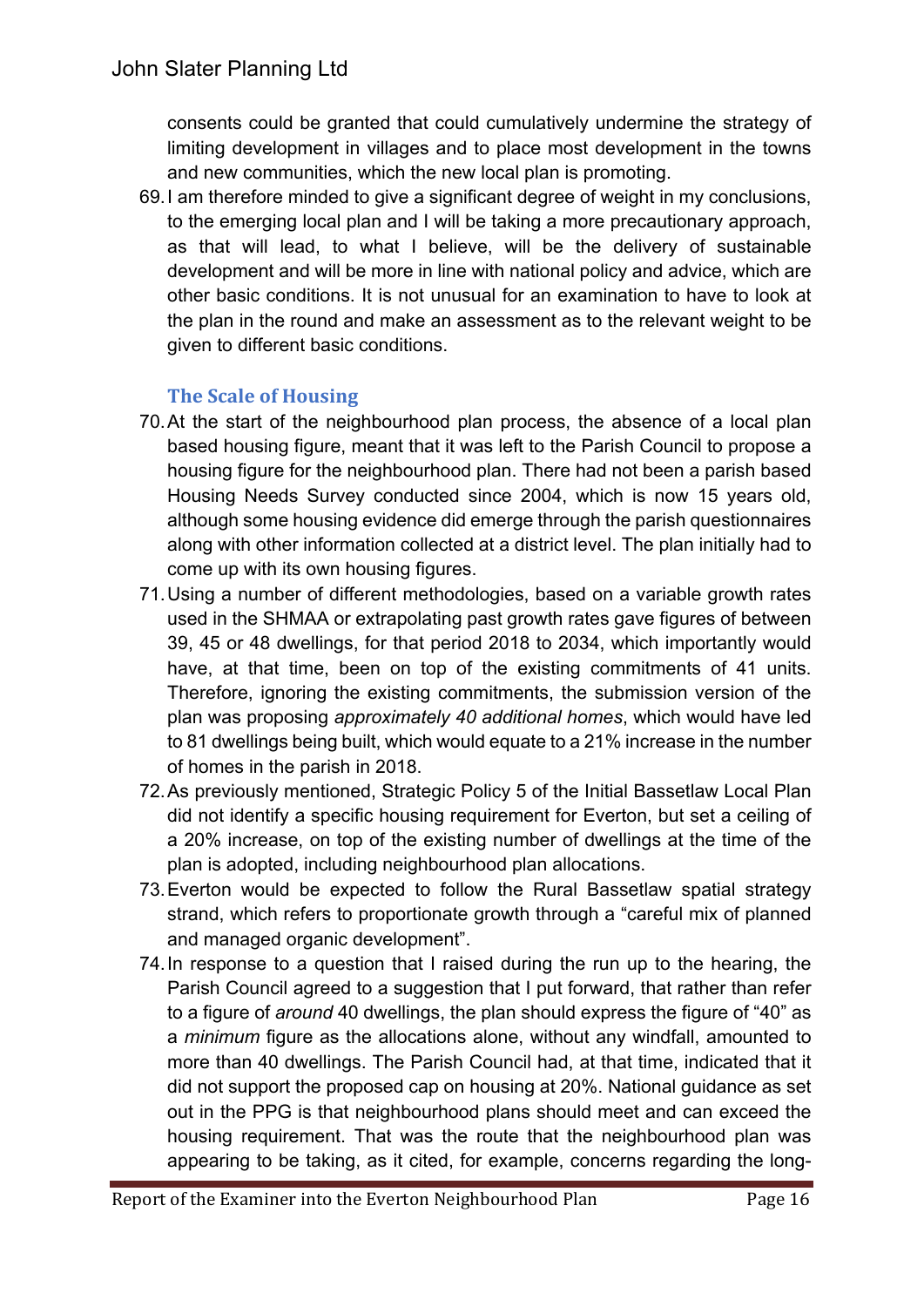term sustainability of the local primary school, notwithstanding the majority of early responses from residents tended to a lower housing figure.

- 75. At the time of the examination hearing, it became clear that a new version of the emerging local plan was about to be published, which was offering a different spatial strategy, which would allow all parishes/plan area to grow by a consistent percentage of development, of at least 10% but no more than 20% including proposals in *combination with other developments built or committed in the settlement*– which will include allocations in the neighbourhood plan. The new policy marked a significant change in the approach Bassetlaw's emerging local plan was taking for the plan area.
- 76. The objectively assessed level of housing need for the latest version of the local plan is set using the NPPF standardized methodology. The plan proposes a housing requirement of 390 dwellings per annum across the district (6,525 dwellings). In terms of Everton as a parish, the relevant policy is Policy 8: Rural Bassetlaw, which sets a minimum requirement of 1777 new dwellings for the period 2018 to 2035, to be delivered by sites with planning consent or allocations whether it be through neighbourhood plans or the local plan. It goes on to allow new residential development within settlements and/or on nonallocated sites where appropriate to the character of the area and where amenity/highway safety is not directly affected. Housing will need to meet local need and the character of the settlement should reflect the scale of development and housing density. Green field extensions to the built-up area of the settlement must be designed to enhance the urban/rural interface. If the development is on a non-allocated site, in any area where the plan is making allocations, consent will only be given if it meets the same criteria, which includes a requirement that it should not increase the number of dwellings in settlement by 5%, which in the case of Everton village would be 15 dwellings. That is the same criteria if the plan does not make allocations. Also relevant is the criteria h) which limits the amount of development: no more than 20% including the proposal in combination with other development built or committed in the settlement– which will include allocations in the neighbourhood plan.
- 77.For the neighbourhood plan to compliment the proposals emerging in the latest version of the local plan, the minimum level of development within the settlements of Everton and Harwell that will be expected to be delivered is 34 dwellings, which is broken down as 30 dwellings for Everton and 4 dwellings in the settlement of Harwell. The figure for the parish would be slightly higher at 37. The 20% would be, for all the parish, 74 new homes, not just those in the settlements. Bassetlaw District Council has agreed that the neighbourhood plan should be based on a parish basis rather than separate settlement figures.
- 78.Against these figures, it is necessary to then discount the number of units where development is underway. The figures I have been given, are 24 dwellings under construction at the requisite date, plus where planning permissions have been granted, but work has not started, - 10 dwellings and the sites where there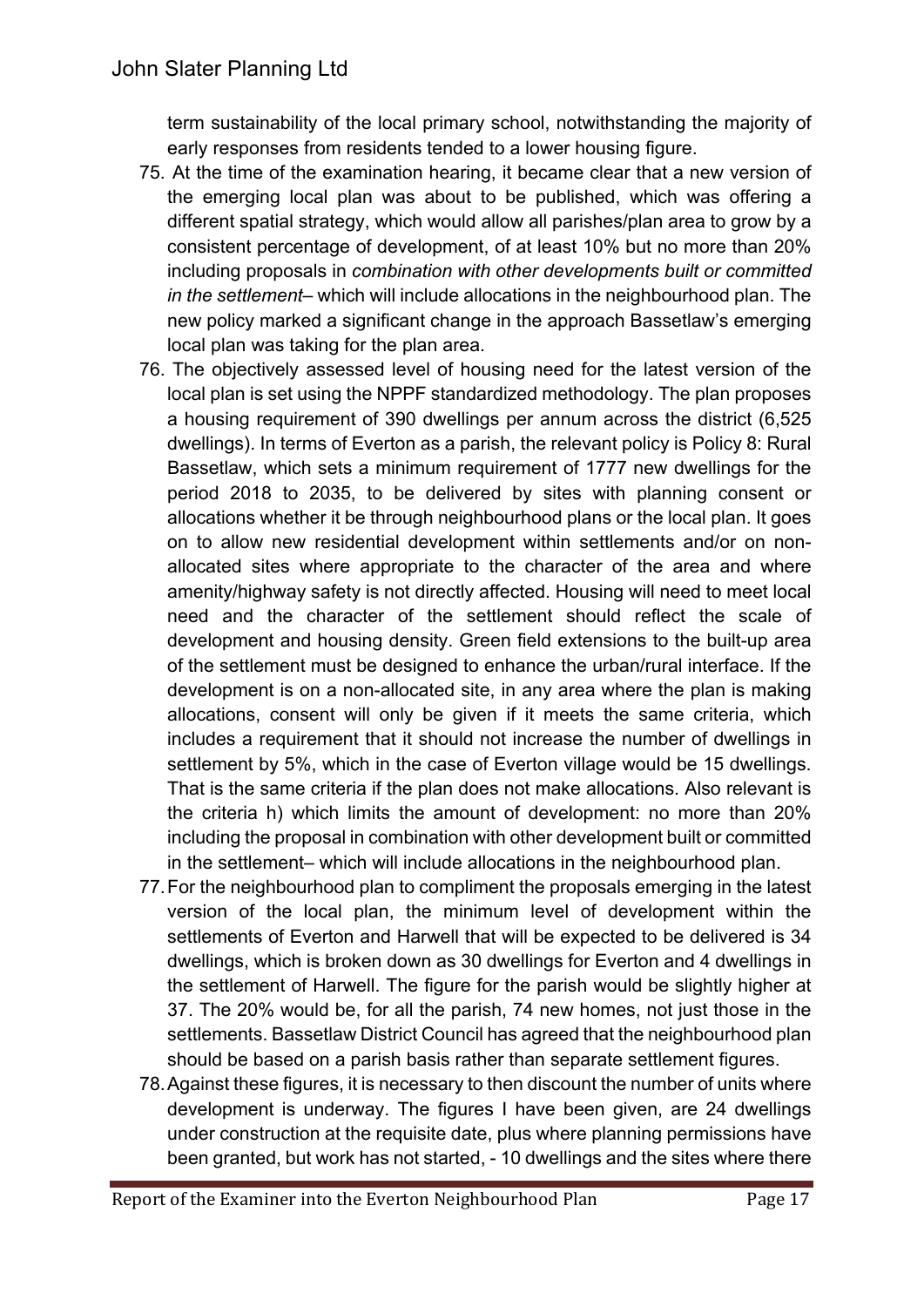is outline consent - 12 dwellings. Altogether, assuming all the sites with planning permission are built, this would mean that the minimum requirements for the plan area set by the latest version of the local plan would be achieved and indeed exceeded. There is scope then for another 28 dwellings to be allowed and still fall within the 20% ceiling.

- 79.In the post hearing version of the policy, the Parish Council no longer refers to the figure of 40 dwellings, but rather the suggested Policy E8 refers to the allocation of 16 new houses plus "further limited infill development and small scale schemes of up to 9 dwellings, in or adjacent to the existing built form of Everton village". Criterion 9 states that no single housing proposal can individually increase the number of dwellings in the relevant settlement by 5% or more from the baseline, August 2018 figure, and in the next criterion it goes on to say that a housing proposal must not cumulatively, increase the number of dwellings in the Parish by 20%, *when in combination with other developments built or committed in the settlement* – the cap or ceiling.
- 80.I agree with the District Council that in the context of the neighbourhood plan area, it is not sensible to refer to settlement as opposed to the parish, as the plan area as Everton village is the more sustainable location to direct development, in terms of access to school, community facilities, play area etc. It was also identified in the 2018 Rural Settlement Study as a settlement suitable for growth. To follow the proposed approach could mean that the 20% ceiling could be reached in Everton, but additional capacity should still exist in Harwell, which is not as sustainable location for new housing, due to the absence of community facilities. I will therefore be recommending that the 20% figure should relate to the plan area, rather than each settlement. I consider that change to be necessary to be able to deliver sustainable development which is a basic condition.
- 81.The plan then goes on to allocate 3 sites for an additional 16 units which I will address in the next section of the report. Therefore, in addition to the completions/ commitments and the allocations, the village would deliver 62 homes, just short of the 74-dwelling cap, without considering the addition of the windfalls that the policy allows. That then calls in to question the coherence of the policy that then includes a cap on 20% and I will discuss this further in my conclusions.

## **Site Allocations**

- 82.I now turn to the issue of the actual sites being allocated in the neighbourhood plan.
- 83.The original submission version of the plan proposed that 21 of the requirements of "around 40" new homes would be built on allocation sites. However, the Parish Council, in its response to my Initial Comments questions, stated that the reference to the "approximately 21 houses" should be deleted. I have questioned that figure, as the variety of density scenarios could have led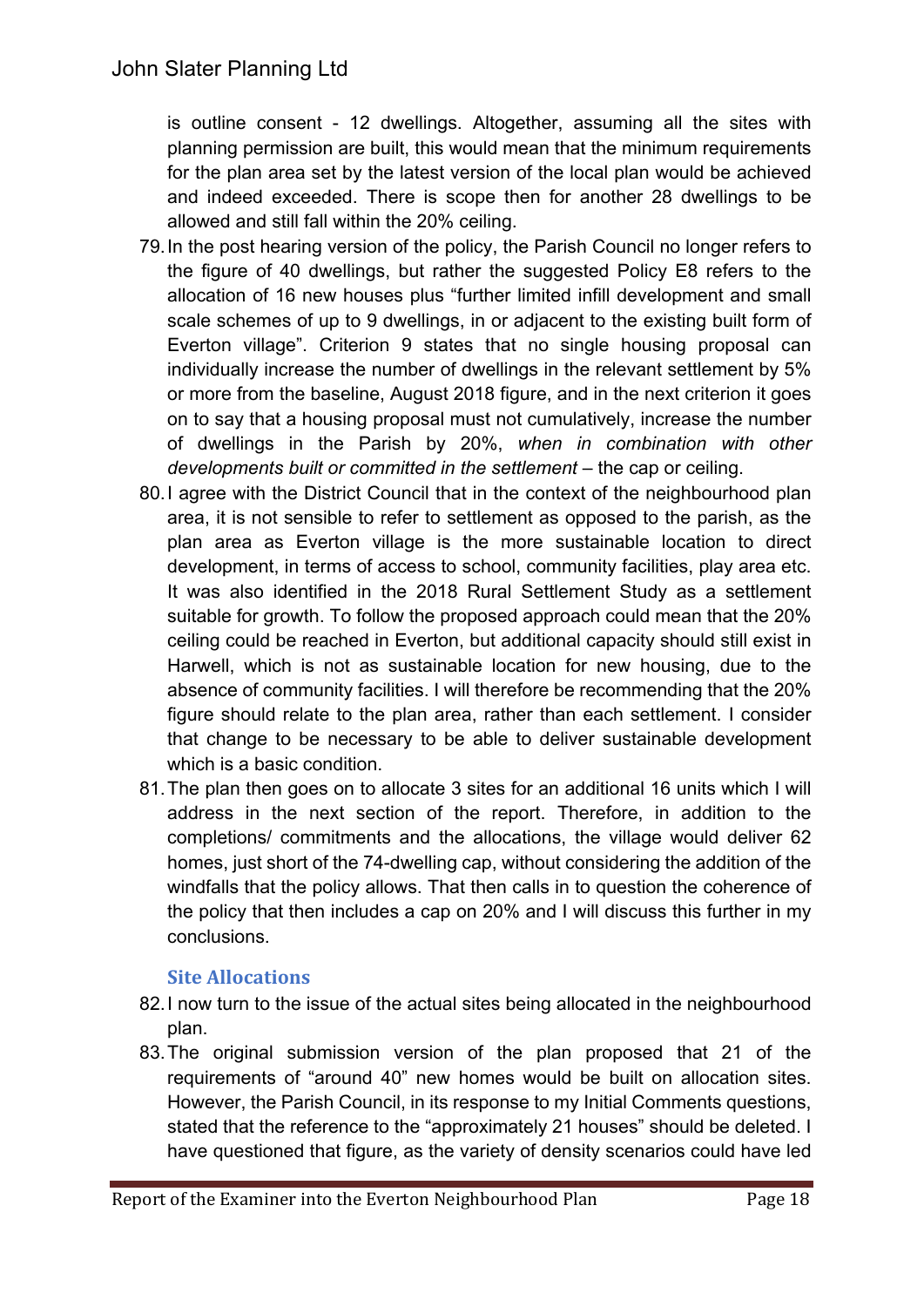for 49 dwellings being built under the allocations, under the maximum densities set by the policy, even ignoring the windfall element.

- 84.The submission version of the plan allocates three sites for residential development.
- 85.Site1 in Harwell proposes a single dwelling, which would ordinarily would be dealt with as windfall development. In my experience, it is unusual for a neighbourhood plan to allocate a site for a single dwelling. However, that has no significance regarding compliance with the basic conditions.
- 86.Site 2 is Land at Hall Farm, which was allocated for between 10 and 16 dwellings, depending on its density, which is shown as being between 20 dph and 30 dph. That allocation is dependent on a number of criteria, including that "schemes can ensure that safe access to the site and the required visibility splays can be achieved". The proposal assumed the development would be served, both for vehicular and pedestrian movements, off the existing access. However, visibility is limited by existing walls and buildings, which fall within a conservation area.
- 87.Site 3 is Land at The Willows the final site being proposed, was the redevelopment of the large detached house that sits on the site and the construction of between 19 and 29 dwellings, depending on the density of development. Again, the allocation was subject to achieving a safe access and meeting visibility requirements.
- 88.I was struck on my site visit by the limited visibility available for the vehicular access proposed at Hall Farm. I was also conscious that achieving an acceptable access to serve such a large development at The Willows would be challenging to achieve, requiring a significant junction on a busy A road. The access question was one of the principal reasons for seeking to hold a public hearing, as I felt it was important to seek the informed views of the Highway Authority, as well as professional input into these access matters.
- 89.There is no point in allocating land for a certain amount of development if it is impossible to achieve the pre-conditions set out in the policy. These concerns go directly to the basic conditions, both in terms of the deliverability of the housing numbers being proposed in the plan and also compliance with Secretary of State policy in the NPPF (2012), where, in paragraph 32, it states that plans should take account of whether "safe and suitable access to the site can be achieved for all people". I needed to be satisfied that the neighbourhood plan was offering a realistic assessment of the likely capacity of the allocations sites being put forward.
- 90.In terms of the use of the existing access to Site 2, I heard at the hearing that the Highway Authority representative's view was that the maximum level of development that could be served off the existing access, was 5 dwellings. This view was confirmed by the highway consultant acting for the land owners. It was clear that the capacity of a maximum of 16 units off the existing access,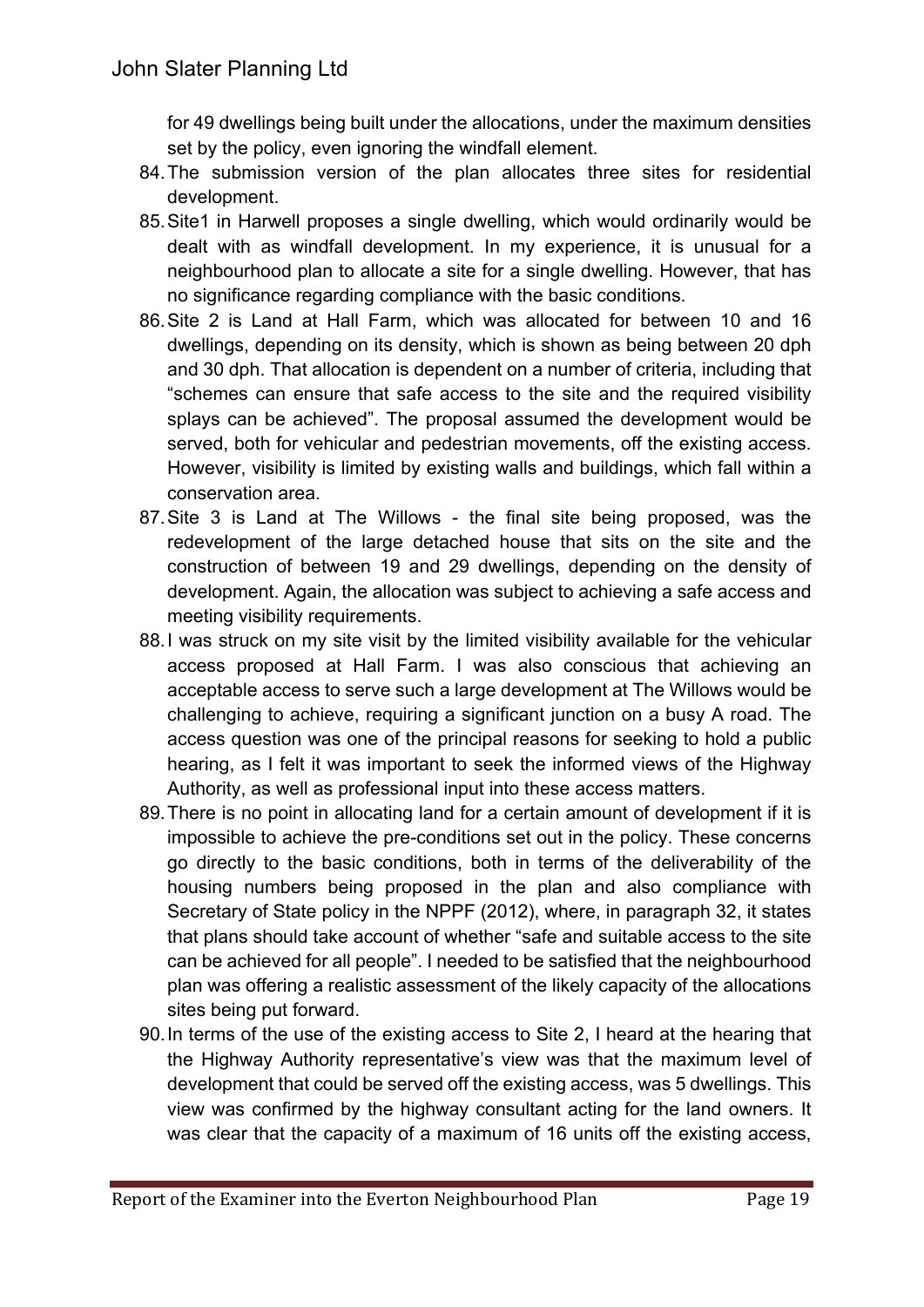being promoted by the plan, was over optimistic and the conditions would be incapable of being met.

- 91.I was presented with evidence, including indicative highway layouts and turning arcs, that the site could be serviced from a new access road to the west of the farm complex, which could achieve the necessary visibility splays and could allow large vehicles, such as service vehicles and refuse vehicle, to serve the site from this new road and be able to turn around, so that the vehicles would enter and leave the access in a forward gear. The new access road would be outside the red line of the allocation site. It would allow the development to deliver 10 units. There was a discussion as to the type of properties that would be built on the site, and it was offered by the representative of the landowner, that a mix of 50% 2/3 bed units could be included.
- 92.The allocation at The Willows has been the subject to the greatest level of change as the neighbourhood plan has evolved. The original scheme was an even larger site, extending further to the south. It then became a smaller site and subsequently it grew again, taking in the immediate land to the rear of the house, but not as extensive as the original proposal. The submission version of the plan had a stated site area of 0.98ha, and it was stated that it could have delivered up to 29 dwellings.
- 93.During the hearing, I heard representations, on behalf of the owner, that their intention is now no longer to demolish the house but they wanted to see the land to the rear developed for 5 units, which was the maximum level of development that could be served from a shared driveway. Therefore, over the course of the plan's preparation, this site has seen a reduction in its capacity of up to 24 units. This is reflected in post hearing submission.
- 94.The intention is that a development of 5 new houses, to be served off of an access through the grounds of the current retained dwelling. It is my judgement that the plan is actually advocating what would be a poor example of backland development, which would be out of character with the general pattern of development along the south side of Gainsborough Road.
- 95.Furthermore, I am concerned that the rear boundary of the allocation site is not defined by any logical landscape feature and the site is very open in terms of views from the rising land to the south. I am not confident that the allocation would meet all the criteria that the plan is setting, in terms of assessing the suitability of non-allocated sites. In particular, I do not consider that it would enhance the urban- rural interface and I am sure that it would have an adverse impact on the landscape character of the surrounding countryside and farmland.
- 96.It was acknowledged that both development on the south side of Gainsborough Road had inadequate pavements and there was insufficient width of highway margins to be able to provide them. Pedestrians would need to cross Gainsborough Road to use the pavements on the north side. At the hearing, the possibility of a pavement linking the Hall Farm site to the Sun Inn was raised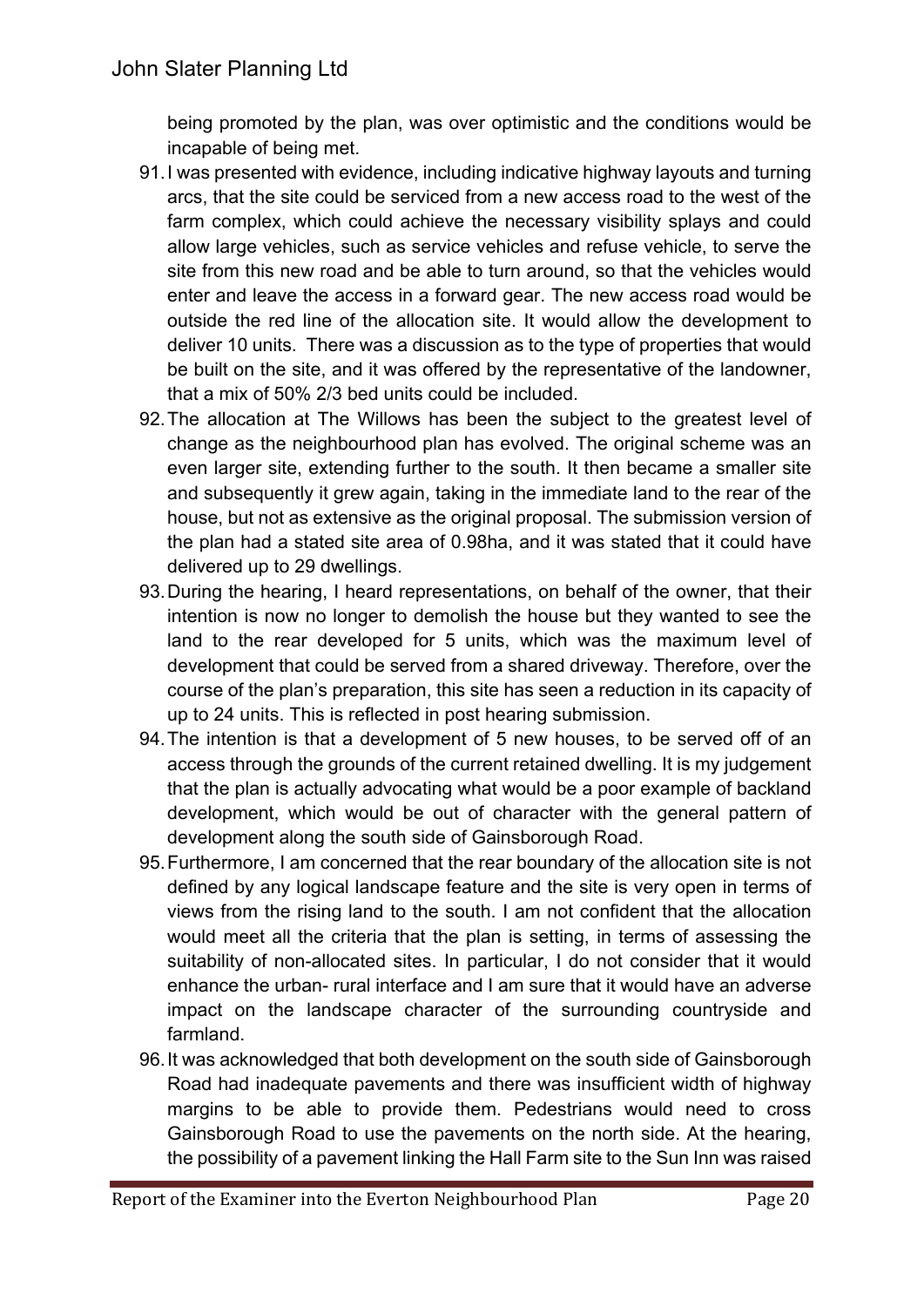but the owner's land ownership only extended westward as far as Burlington House. I have subsequently been provided with plans showing the extent of the highway boundary. This shows that the verge in front of Burlington House is not in the control of the Highway Authority or the owners of Hall Farm.

- 97.I do have reservations as to whether both sites meet the criteria that links can be safely provided to existing pedestrian and cycle networks. I am conscious that whilst these sites are within the 30mph limits, this is a busy A road with a noticeable amount of lorry traffic and the location is quite some distance from village amenities. The concerns of the Highway Authority had been identified in the Site Assessment report, but it appears that no recognition had been given, to the fact that it access considerations were a serious constraint on the capacity of The Willows site, in particular, and to a lesser extent Hall Farm.
- 98.It is in the context of the site allocations that I have the greatest reservations as to the approach the Parish Council has taken in preparing this plan. Secretary of State advice in the PPG is that neighbourhood plans can allocates sites but "the qualifying body should carry out an appraisal of options and an assessment of individual sites against clearly identified criteria". Clearly the assessment of the two sites that has been found wanting, with the capacity of the two substantive sites having to be reduced from a possible 45 units down to 15 dwellings, merely on the basis of the consideration of the access capacity. All the technical assessments underestimated the constraints of the sites and overestimated their capacity.
- 99.At the hearing, the Parish Council representatives seemed to dismiss my concerns, regarding the constraints on the numbers to be delivered and the difference to the site capacity, by referring me to the emboldened paragraph 6.45. That stated that "the housing capacity should be read as indicative figures, based on the total area of each site and should not be read as the proposed housing numbers for each site". This prompted a discussion as to the importance of an allocation policy, when it comes to the determination of a planning application and the primacy of development plan policy. It was even suggested that, whilst the allocation may say that the site is large enough to accommodate 29 dwellings at a density of 30dph, nevertheless the site would be expected to be subject to the limit of 10 or fewer set out in Policy E8. I heard that this matter had been discussed within the Steering Group, whilst the plan was being prepared.
- 100. It is important that a neighbourhood plan will be used by landowners, developers and decision makers (who will not be the parish council) and if a site is allocated for the development with a capacity of x units then a planning application for that level of development would be expected to be granted, having regard to the legal requirement that planning applications should be determined in accordance with the development plan, unless material circumstances dictate otherwise. Secretary of State guidance is that neighbourhood plans should "provide a clear framework within which planning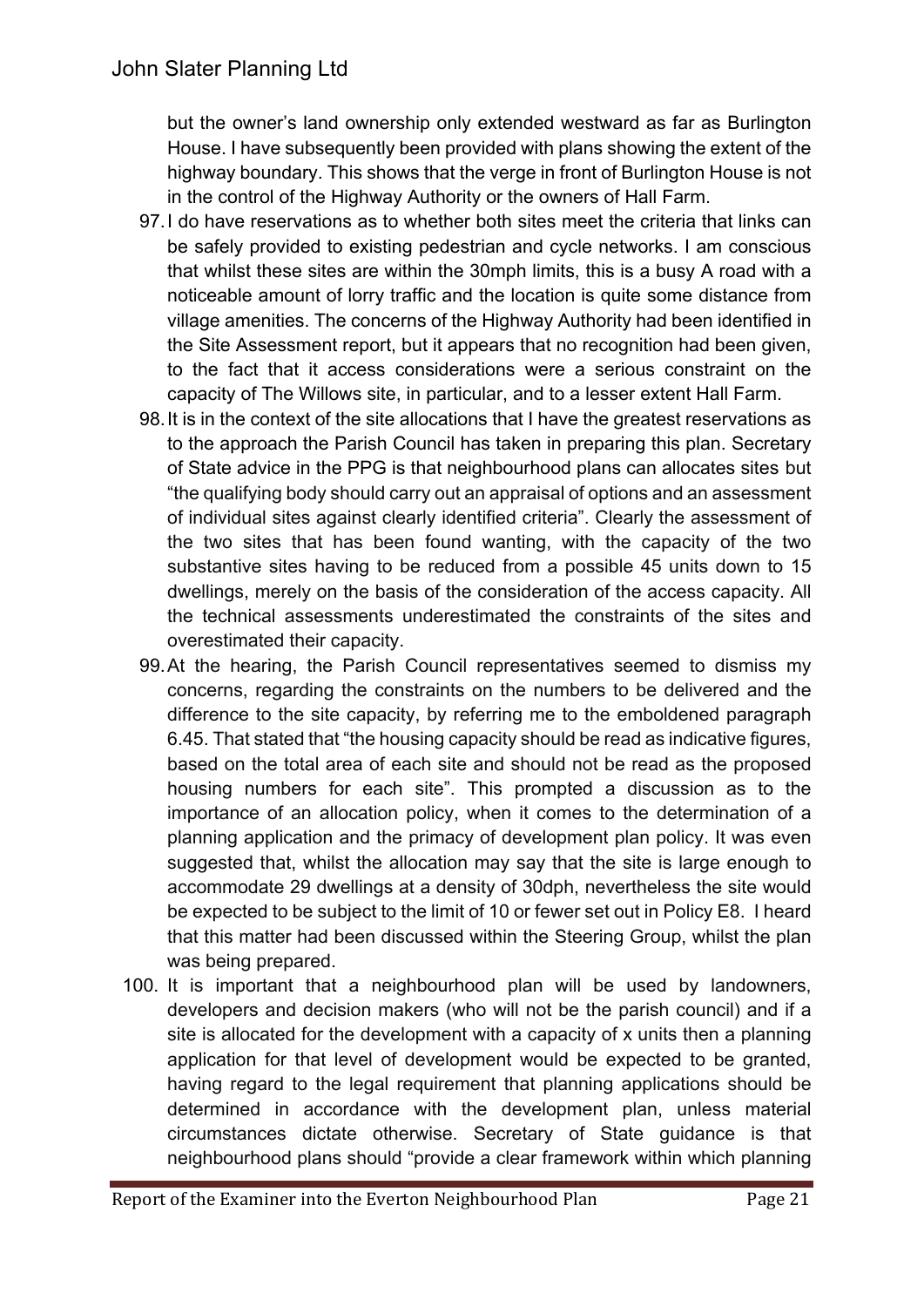applications can be made and they should give a clear indication of how a decision maker should react to a development proposal" Para 41 of the PPG (41-041-20140301) indicates policies in neighbourhood plans should be drafted with sufficient clarity so that decision makers can apply them consistently and with confidence when determining planning applications". I am unclear whether the Parish Council representatives really understood the significance of the points I was making at the hearing or felt constrained by the advice, they indicated had been provided by the District Council.

- 101. I have also other reservations about the overall site assessment process. At this point, I need to address the matter of the consideration of other sites which have not been allocated in the plan. I do appreciate that the Parish Council has relied, to an extent upon the professional services of staff at the District Council, as well as its professional consultants, but I do need to make some comments on the assessment of the sites, and in particular the assessment of Site NP13. All the other sites were subject to some level of public consultation, in the context of alternative sites, during the course of the plan's preparation. The site known as Site NP13, the site of land to the rear and west of Mattersey Road was not put forward by the land owners in the original call for sites. It was promoted as part of their response to the first Regulation 14 consultation. The Steering Group did submit the site for technical assessment by the District Council, alongside other sites or site configurations that had come forward since the initial call for sites. However, it was not included in the second Regulation 14 consultation version of the plan, as the site had been discounted because of the District Council's conclusions in the Site Assessment report that "any development would lead to "backland" development and therefore have potential significant impacts to the existing linear character of this part of Everton as identified in the Everton Character Assessment. A recent planning appeal decision on the principle of development was dismissed for various reasons including character and appearance." The Parish Council therefore decided not to put the site forward as a potential site for public consideration.
- 102. I have reviewed that appeal decision, especially in the context of the size and location of the appeal site and the illustrative material that the Inspector was being asked to consider. This was for a cul de sac on a small part of agricultural land immediately behind and running parallel to the new houses in Mattersey Road. There was no logical definition of that site and it appeared to me to be an arbitrarily chosen piece of land. I am not surprised with the Inspector's conclusions that the particular proposal would not "allow scope to provide an appropriate and sympathetic boundary with the adjacent countryside" and "the site would be dominated by the access road and that the proposal would create an overly suburban and would appear out of keeping with the rural character and setting of the site on the edge of the village". I consider that the Inspector's decision was made, in response to what was offered as illustrative material to show how that particular site could be developed. That material proposed what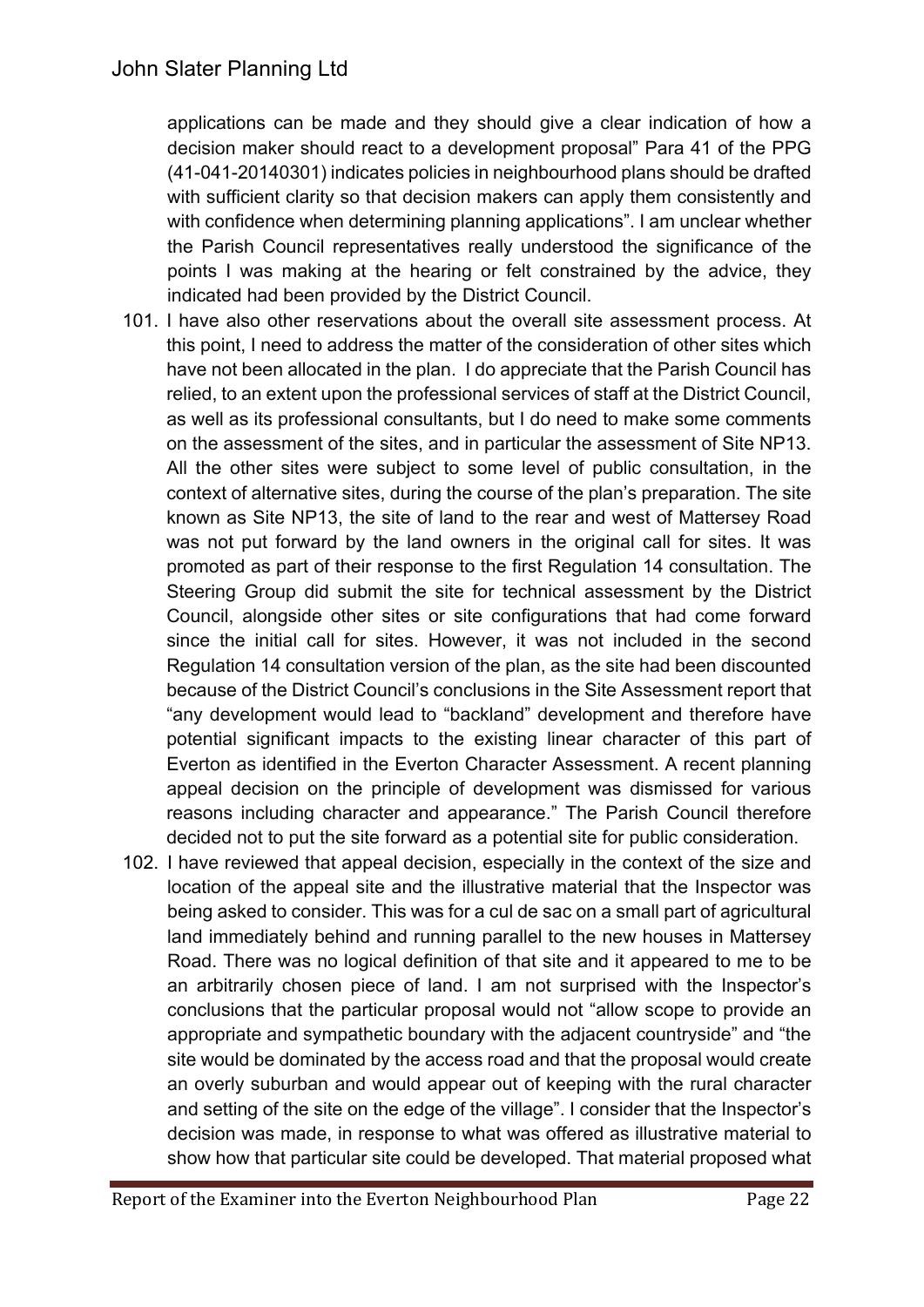was, in my opinion, a particularly poor form of development, and based on that access arrangement and boundary, led to the refusal of that application/ appeal, rather than the implication that appears to have been drawn that the Inspector was ruling out any form of development in this part of the village.

- 103. I am also reinforced in my conclusions, by virtue of the fact that Bassetlaw District Council had granted planning permission for 5 suburban type plots on another part of the site, which could equally be described as "backland" and that development was approved, without any expressed concerns as to the impact on the character of the area. There have been other consents granted in the south-western quadrant of the village.
- 104. I consider it unfortunate, that solely based on the advice from the LPA, the Parish Council did not allow at least the public to express a view on that site alongside the other sites– especially as the matter is one of judgement and opinion, as to the acceptability of the impact on the character of the area when judged against benefits the site could offer, such as pedestrian links to village amenity. The Parish Council relied upon the conclusion that the site was "unsuitable" and so did not put it into the public realm.
- 105. There has been conflicting evidence presented as to the capacity of the NP 13 site. The LPA have advised me that the site could deliver 59 dwellings at 20 dph or 80 dwellings at 30 dph. The owners evidence is that excluding the site with planning permission for 5 units, and allowing for an easement for the power lines that cross the field, then the yield could be in the region of  $30 - 35$ dwellings. However merely following the precedent set by the consented scheme, would deliver a lower density development that I would suggest would not deliver the element of smaller homes that the neighbourhood plan is expecting to see built in the village. It could be that the numbers, on this 2.94 ha site, could be somewhere between the two. Nevertheless, if this scale of development were to be allocated in the plan, it would be well beyond the scale of housing that is likely to be acceptable to the local community to be built in the village on one green field site, based on the views expressed during the early stages of the plan making.
- 106. I have also received further representations, from the owners of another of the rejected sites, that Bramble Farm was not offered the opportunity to have alternative proposals considered by the community, which for example, could have merely replaced existing buildings on the site which could have delivered wider benefits by removing unsightly farm buildings. Whilst the reduced scheme was technically reassessed as Site NP4a) in the Site Assessment, it was never put to the community, who could potentially have possibly accepted the view that there were benefits in removing the many buildings and structures on the site. I would not agree that the redeveloped site would necessarily be treated as development in open countryside, as suggested in the last assessment. I sense an inconsistency of approach, to the same way that Hall Farm site, with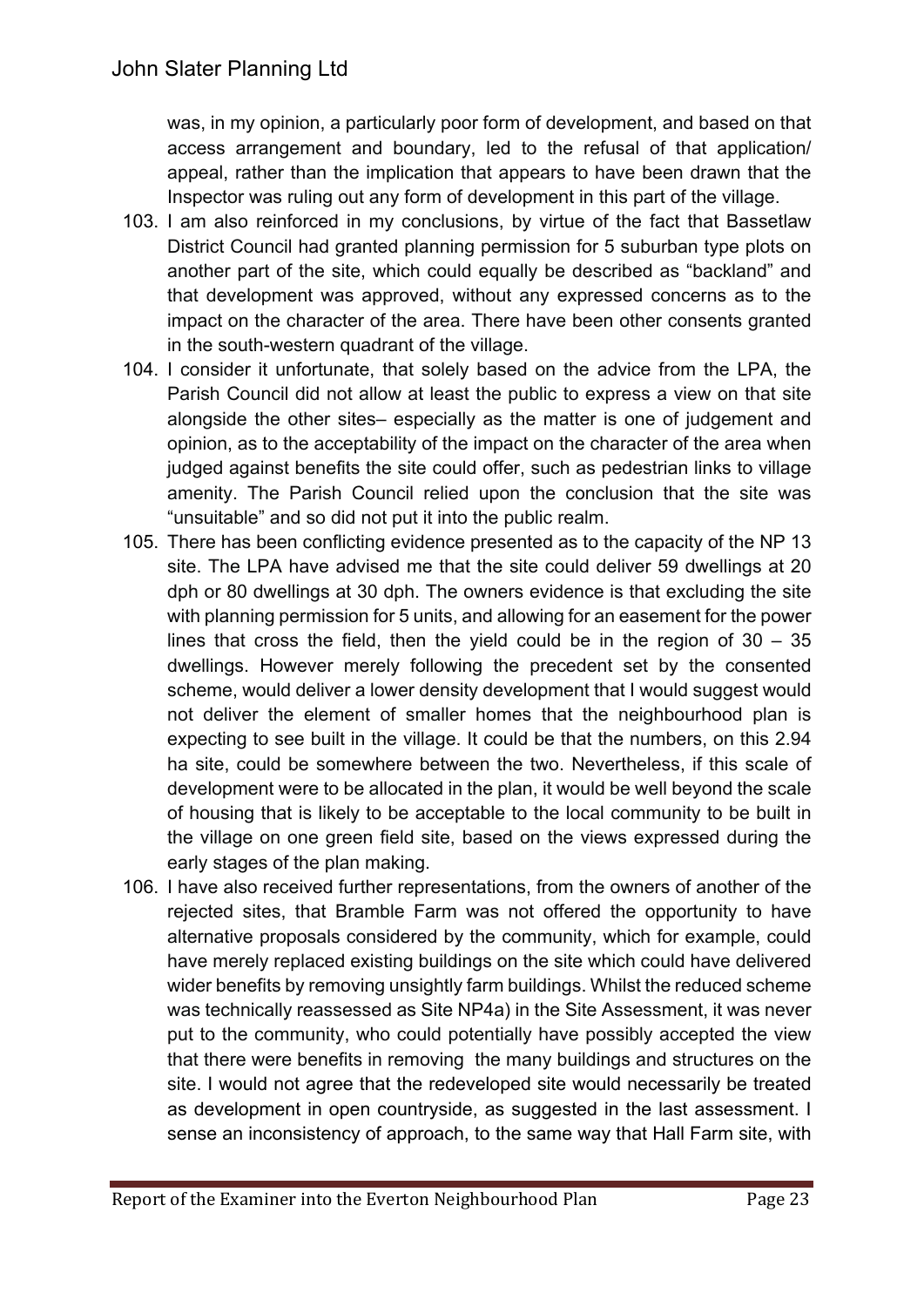its agricultural buildings, is viewed, which is also outside the existing development boundary.

- 107. I do detect some inconsistency, as it appears that the Parish Council has shown flexibility in allowing some allocations sites to be varied and be put to the public i.e. Sites 2 and 3, but that opportunity was not offered to others.
- 108. It appeared that the initial public consultation took place before a technical assessment was carried out and the residents were asked to identify 3 sites they supported and three sites they did not, and why. I believe that a more informed public engagement could have been carried out, after a technical assessment so that the public could make a more informed choice as to which sites should be considered, based on an assessment of specific objective assessment criteria.

## The Proposed Amendments to Policies E8 and E9

- 109. Towards the end of the hearing, a discussion took place as to whether it would be better, rather than to rely predominantly upon housing allocations and an associated windfall policy, just to have a windfall policy. The policy that has been suggested by the Parish Council post hearing, is a policy that still proposes a reduced number of new houses to come from allocations, down from 40 to 16, but with a complimentary policy element that allows limited infill development of up to 9 dwellings in or adjacent to the existing built form of Everton, where the scheme meet 13 specific criteria.
- 110. I have a number of observations. In policy terms, it would be possible for an allocation site, say Site 3 -The Willows in principle to achieve a greater number of units and still comply with criterion 9 i.e. be within the 5% threshold. It is not clear how an allocation site would be treated, if the level of commitments / consents plus windfalls, exceed the 20% threshold / ceiling at the time a planning application is being considered. It could imply that an allocation site could not be approved, despite it being an allocated site or alternatively the 20% figure needs to be reduced, to reflect the commitment to the 16 units in the allocation and still remain within the cap.
- 111. Whilst I was conducting my site visits, I saw a number of potential housing sites, closer to the heart of the village and its facilities, than the allocation sites, which would be better situated in terms of footpath links to the school and other recreational amenities, without having to cross the busy Gainsborough Road. I believe that an appropriate windfall policy would allow these other sites to come forward during the lifetime of the plan and could be as acceptable housing sites as the allocation sites or even better. A windfall policy could also allow appropriate schemes on the allocation sites to be promoted even if the allocation policy were to be removed. As I was told at the hearing by one of the Parish Councillors, the plan is expected to last many years and other sites, which have not come forward for various reasons, could become available in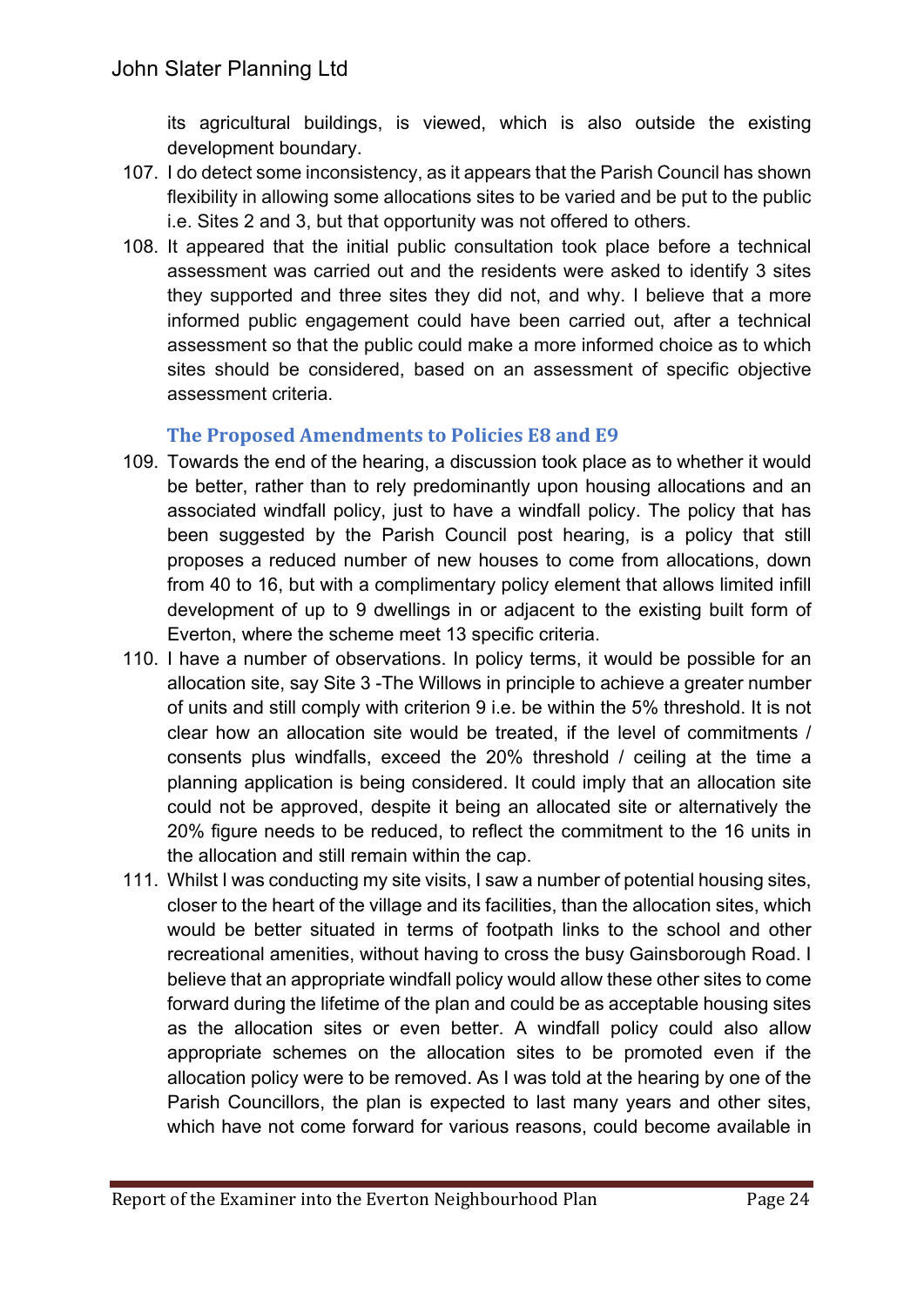the intervening years and these needed it be considered against the windfall policy.

112. There is a glaring inherent inconsistency contained within the revised Parish Council suggested policy, between the limit of 9 dwellings and the criteria that allows windfall development that can be up to 5% of the number of dwellings in the settlement (or the plan area), which could be for up to 18 dwellings. That would not be a basis for sound decision making.

## **Overall Conclusions**

- 113. I have come to a number of conclusions in terms of the original submission and the revised housing policies set out in the Plan. I note that the revised policy draws heavily in part upon the wording current version of the draft Local Plan, but the Everton policy introduces an additional limit of 9 dwellings, inserted in response to the wishes of the local residents, yet the suggested policy is not consistent with the later proposed criteria, that could allow up to 18 units under the 5% rule.
- 114. The allocation sites could still be allowed to accommodate development under a windfall policy.
- 115. Sites not identified in the allocation Policy E9, could be said to be in as good or even better locations for residential development than the allocation sites, in terms of impact on the wider landscape, pedestrian links to the village etc. In two instances, the allocations deliver individually less units that other individual sites that come forward, which are not being allocated.
- 116. At least one of the allocation sites, Site 3 would not necessary meet the criteria which would be applied to the development by the windfall policy.
- 117. I am not convinced of the robustness of the site allocation process carried out by the Parish Council, not least because, when tested, it has seen allocations drop from potentially 46 units to 16 units. The technical site assessment was completed after the public had expressed support or otherwise for sites and the public were never presented with all potential sites.
- 118. The adoption of a criteria based policy would more closely mirror the approach being promoted by the emerging local plan for villages.
- 119. I did suggest at the hearing, that the site allocation assessment could be re– run, allowing a reconsideration of all the sites being put before the residents, based on an up to date assessment of their suitability and what they realistically could deliver. I was hopeful that could give more confidence in the site allocation process, having heard the criticisms that had been made during the examination process, but the Parish Council representatives were concerned about the "integrity of the process" – a process which I have reservations about.
- 120. On balance, I have come to the conclusion that the site allocation process (and consequently Policy E9) does not meet the basic conditions, in that the site allocation process has not in my judgement been carried out in an objective basis, sites have been promoted and other sites have not been put forward for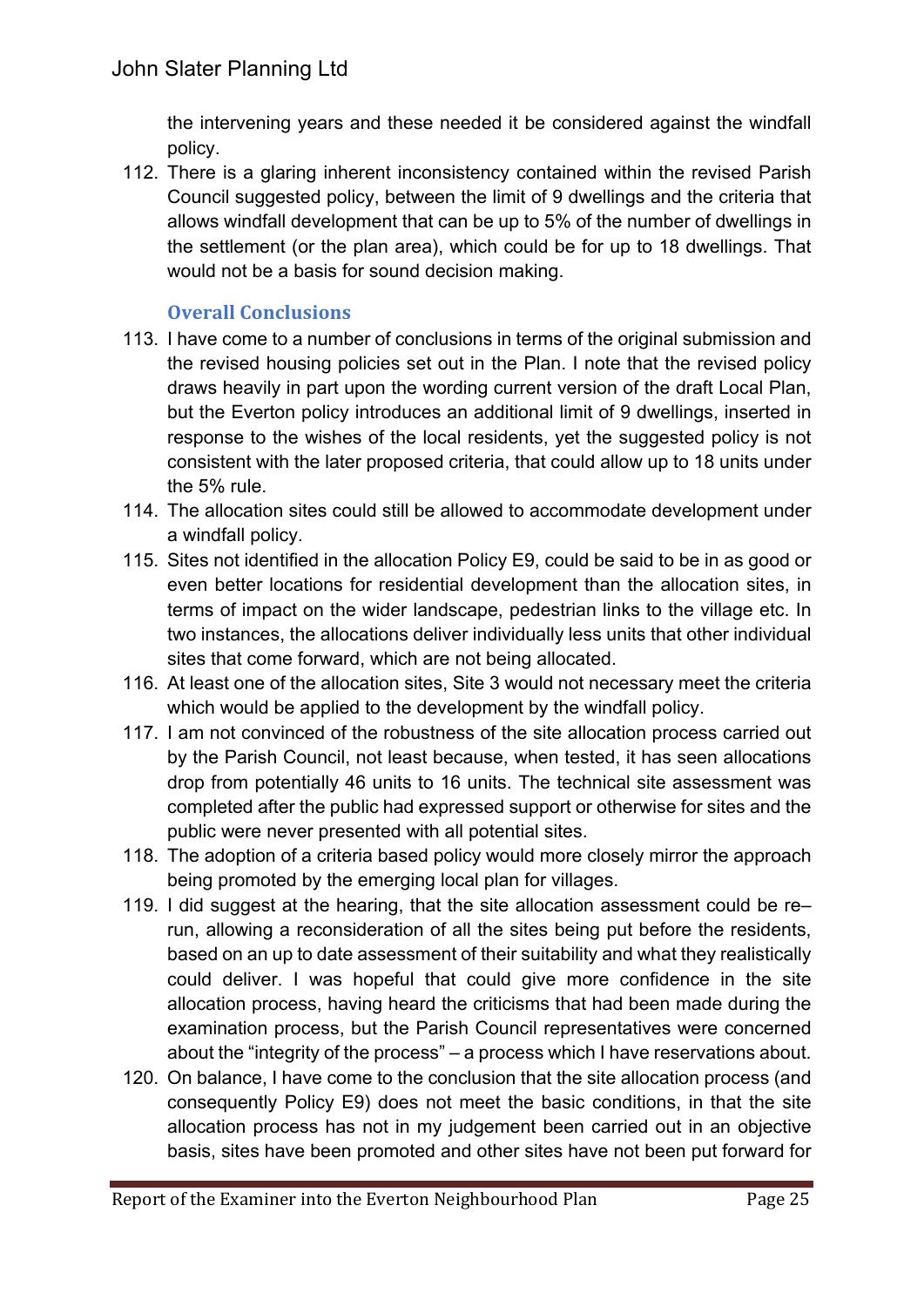public consultation, based on what was, in my opinion, a flawed assessment, or that sites have been rejected without alternative proposals being considered.

- 121. Nevertheless, having set out my reservations about the site selection process, I consider that it is still appropriate that the Everton Neighbourhood Plan should include policies relating to the scale and location of housing, which was one of the underlying reasons for wanting to prepare a neighbourhood plan. I have concluded that a wholly criteria based policy would be appropriate, but that the 5% threshold is not consistent with requirements to restrict development to small scale schemes of up to 9 units.
- 122. I do place great weight on the role of neighbourhood plans, which offers the community the ability to determine the type of development it wishes to see take place within its area. As was made clear in its introductory remarks at the start of the hearing, the Parish Council was seeking to respond to the clear message that came through the early community engagement, that the village would prefer to see new homes, delivered by a number of smaller development, reflecting the pattern of more recent development, rather than a single large estate. Such an outcome would be the result if I was to accept the proposed amendment to Policy E9, promoted by Harrison Grant, on behalf of R. Troop and Sons, in its latest submissions.
- 123. Notwithstanding the capacity of the allocation sites originally chosen, it would not be sustainable development to allocate a site large enough to accommodate 20+ houses but to limit development to 9/10 units. I found the arguments advanced by the Parish Council at the hearing on this point unconvincing. Such an outcome reflects a failing of the allocation process rather than the underlying aspiration to see smaller development, as opposed to a large site development. The community is entitled to come to that judgement and it is not for me to undermine that. I therefore do not propose to recommend removing the threshold for small scale schemes.
- 124. In terms of the 20% figure, having tested that approach in this examination, I will be recommending its retention within the policy but that the ceiling should be on a parish basis and not on a settlement basis. To allow significant higher levels of development could undermine the aspirations of the District Council in promoting its spatial strategy. If the approach being promoted by Bassetlaw District Council in its local plan is shown to be flawed, then the revised local plan policy would take precedence over the neighbourhood plan policy, upon adoption, if there was a conflict between the two.
- 125. I also place great weight on the commitment given by the Parish Council in the final session of the hearing to conducting an early review of the plan. That can be either in full or in part (i.e. in respect of individual policies), if it is shown that the circumstances have changed or the policies are not having its desired effects. It will also allow consideration to be given to moving the base date for the 20% figure, if that ceiling is reached as an effective embargo on any new housing development may not be in the interest of the continued viability of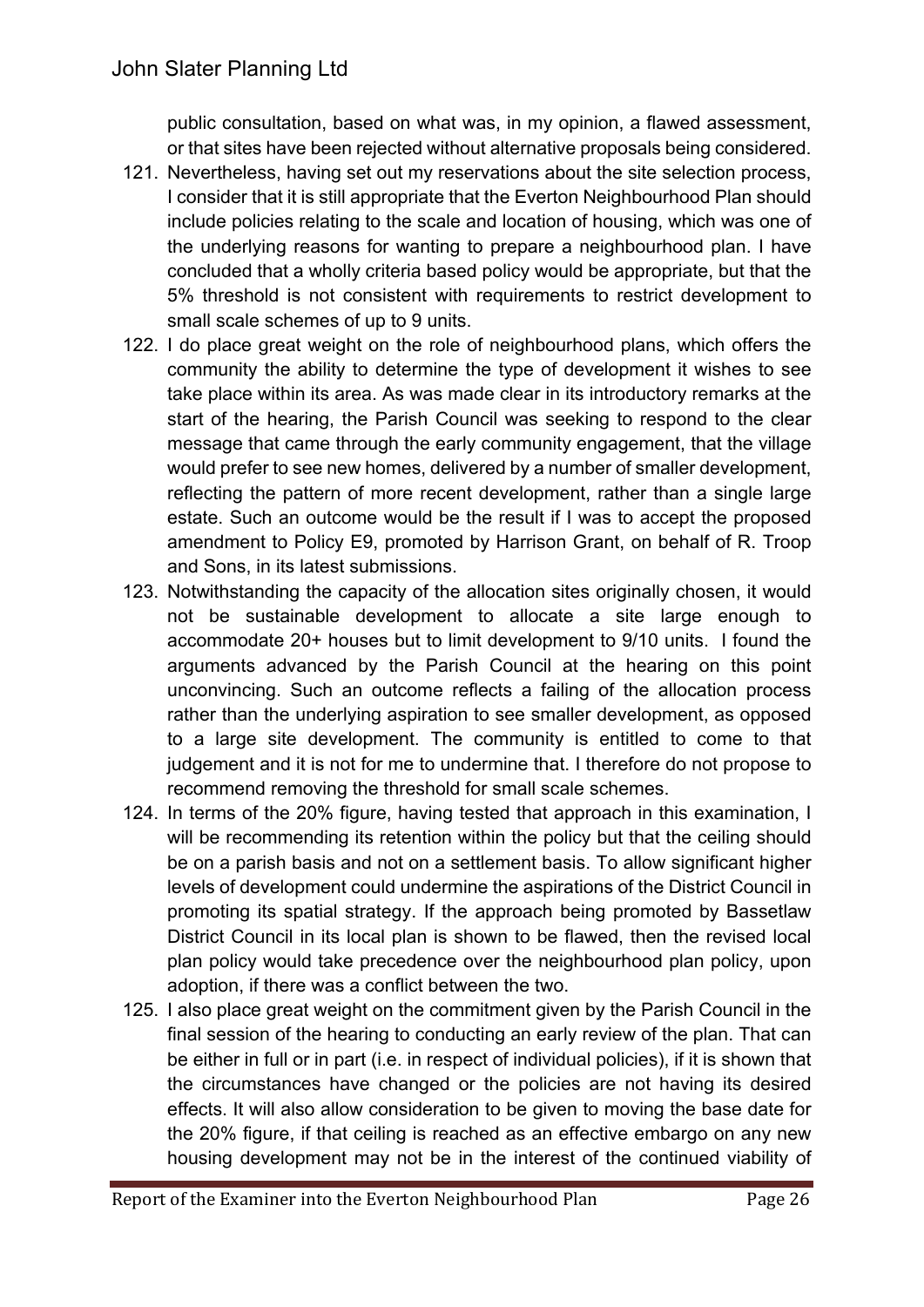village facilities for example, or it could prevent the approval of development that the community supports. I will include a recommendation to that effect.

126. My recommendations have generally concentrated upon the wording of the development plan policies, as these will be the basis of how planning applications are determined. In view of the recommendations that I am making, it may be necessary for whole sections of the justification of the housing policies, in particular, to be revised in order that the neighbourhood plan reads as a coherent document. The District Council planners will have an important role in assisting the Parish Council in making these changes, to create what will be a Referendum Version of the plan. It is important that the supporting text reflects the policies which the plan will take forward, once the Decision Statement has been published.

#### *Recommendations*

*That a section be inserted after section 10.0 Next Steps, setting out the Parish Council's commitment to review the plan, either as a document or individual policies in the light of changed circumstances and having considered the effectiveness of the policies, particularly the housing policies, after 5 years or if necessary, following the adoption of the Local Plan.*

*That Everton Parish Council should work, in collaboration with Bassetlaw DC planners, on the revisions to the supporting text and reasoned justification for the policies, following the changes which are proposed, including the changes to the housing policies and the removal of the housing allocations, so that the plan and especially the housing policies, reads as a coherent document which will become the Referendum Version of the neighbourhood plan.*

## **The Neighbourhood Development Plan Policies**

## **Policy E1: Protection of the Landscape**

- 127. The policy wording appears to relate to what it describes as "landscaping proposals". I consider that the focus of the policy should be directed to all aspects of development proposals, such as the form, appearance, location and scale of the buildings/ works rather than just the landscaping scheme, as it is the totality of the development as a whole that will impact upon the landscape. This policy requirement should go beyond the need to "take into consideration" the recommendations/guidance set out in the Landscape Assessment, but should be extended to require that development "protect or enhance the character, local distinctiveness and landscape quality". That will deliver sustainable development and will be more in line with national advice.
- 128. I consider that in the element of the policy which deals with the important landscape features such as ditches, hedgerows and historic field patterns are important but the need for applicants to have to demonstrate the impact will not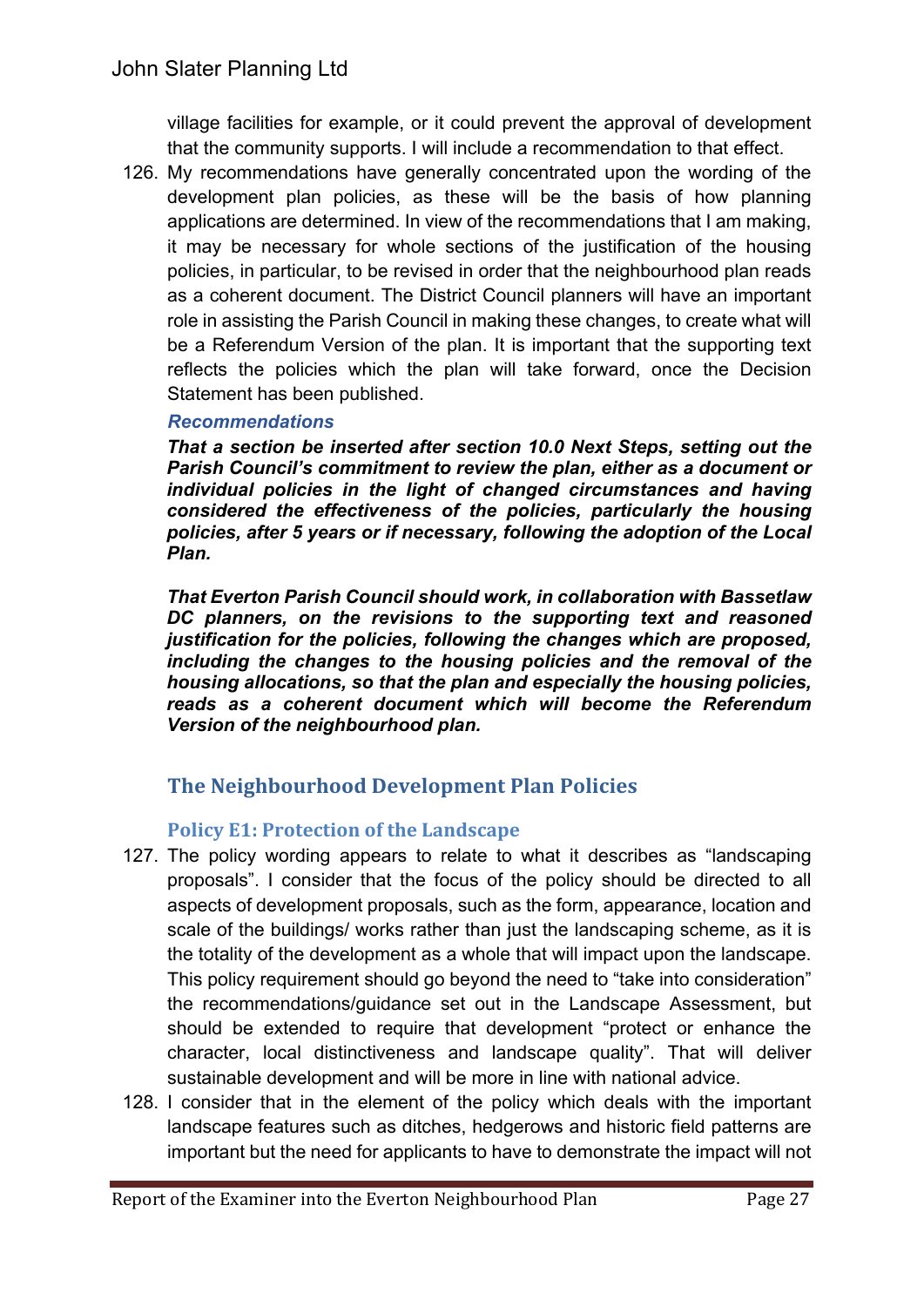be relevant in all cases, such as domestic development within the confines of the village. I will therefore be recommending the insertion of "where appropriate" so the requirement is imposed in cases where the development will have a potential landscape impact.

- 129. The final part of the policy deals with green gaps. The way that green gaps are being shown on Map 2, with cross hatched lines, does not precisely define the extent of the designation. It does not show the boundaries of the respective areas. The absence of a boundary line could give rise to uncertainty as to whether a site did or did not fall within the green gap.
- 130. I have now been provided with amended maps which show in detail the actual extent of the proposed green areas and I will recommend that Map 2 be amended to show the same boundaries as set out in the plans, that were provided to me by the Bassetlaw Planning Department. I consider it preferable for the information to be contained on a single plan, although if that were not feasible then the three plans could be inserted into the document, but that will be a less desirable outcome.
- 131. The wording of the final paragraph of the policy, which sets out its objectives, namely to prevent the coalescence of the settlements is, I believe justified, but some development could take place within the specific areas, such as the uses of land or underground development, which would retain its openness and accordingly I will modify the wording to allow appropriate development that does not individually or cumulatively impact on the openness of the green gaps.

#### *Recommendations*

*Replace "Landscaping proposals should take into consideration" and replace with "Development proposals will be expected to protect or enhance the character, local distinctiveness and landscape quality of the parish and to have regard to..."*

*In the second paragraph insert "Where appropriate," before "Schemes" Replace Map 2 with a map showing the boundaries of the Green Gaps in the manner set out in the 3 plans provided to the examination.*

*In the final paragraph replace "regarded as open countryside and preserved" and replaced by "protected from any built development that individually or cumulatively reduces that openness,".*

#### **Policy E 2: Type and Location of Development in the Countryside**

132. I am satisfied that this is a policy that reflects the landscape character of the plan area in accordance with policy advice promoted in the Bassetlaw Landscape Assessment. I believe that the introduction of "where possible" is an important caveat, as it would not always be appropriate or practical to site some forms of developments close to residential properties, in order to protect their amenity. The scope of the policy should only cover the erection of new buildings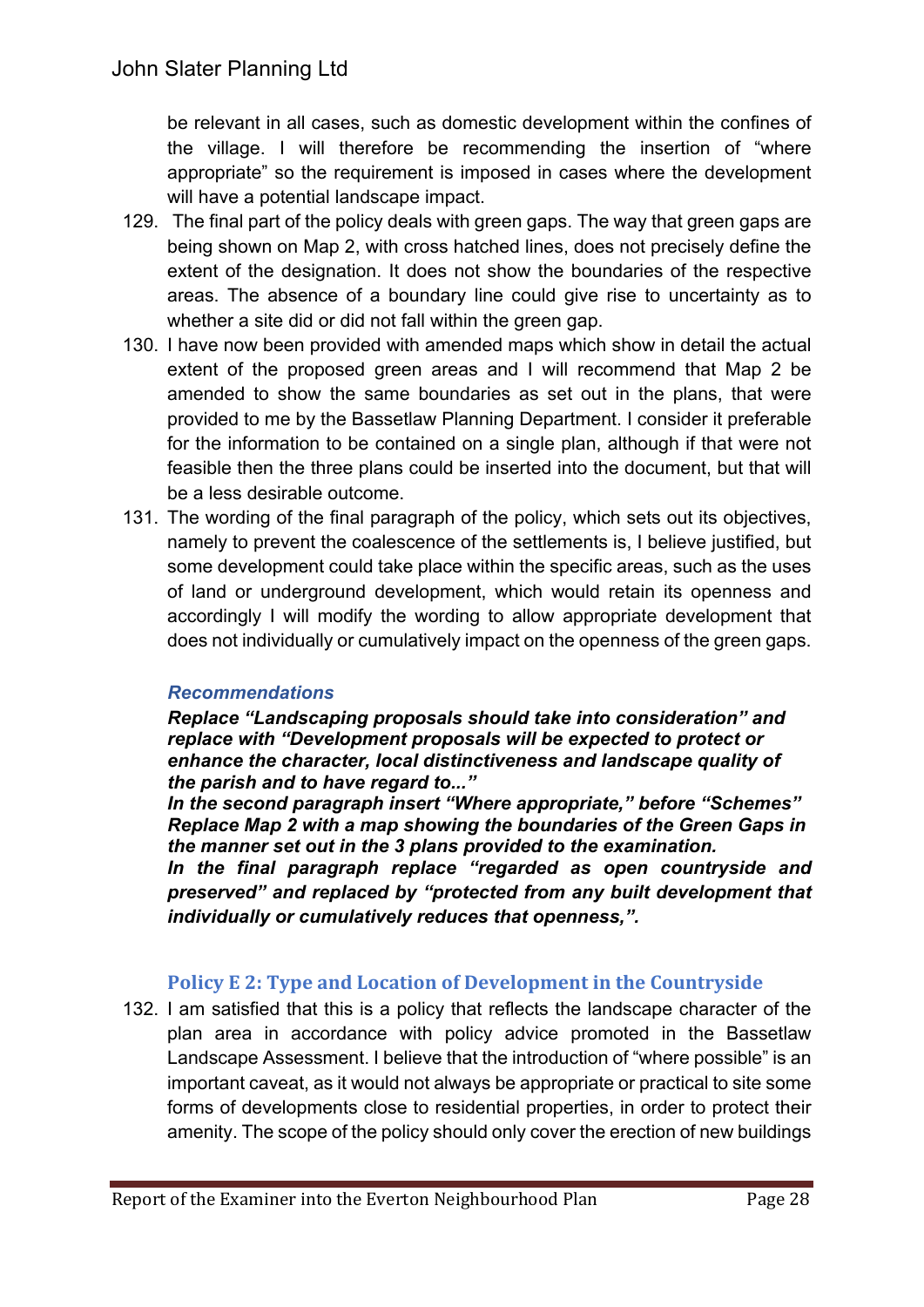or structures, as the term "development" could involve changes in use, which can only take place where the building is located.

#### *Recommendations*

#### *In the first sentence replace "development" with "buildings or structures"*

#### **Policy E3: Protecting and Enhancing Biodiversity**

- 133. I have no issues with the first paragraph as the policy encourages biodiversity conservation or enhancement. That will deliver sustainable development and is consistent with national policy.
- 134. Similarly, the requirements of the second paragraph, requiring schemes to incorporate various ecological enhancements, is in line with national objectives and are acceptable "where applicable".
- 135. My concern regarding the final paragraph is that it offers blanket protection, irrespective of the status of the protected site. Paragraph 113 of the NPPF (2012) requires plans to incorporate criteria based policies that distinguish "between the hierarchy of international, national and locally designated sites so that the level of protection is commensurate with their status and gives appropriate weight to their importance and the contribution that they make to ecological networks". I note that the plan area includes both an SSSI and Local Wildlife Sites. I therefore propose to introduce an assessment criteria, balancing the need for the development, in that location against the harm to the significance of the biodiversity interest.

#### *Recommendations*

*At the end of the third paragraph, insert "unless the benefits of that development clearly outweigh the impact that it will have on the site's biodiversity interest in its own right and its impact on the wider network of protected sites".*

#### **Policy E4: Green Infrastructure**

- 136. The second paragraph states that such green infrastructure networks should contribute towards ecological enhancement, flood risk, water management and enhance the landscape and historic character of the area. It is over ambitious to expect that every scheme can deliver all these benefits. For example, new green infrastructure may not be able to enhance the historic character of the parish. I have proposed to substitute "can" for "should". Furthermore, individual schemes may be able to contribute to creating or maintaining green infrastructure networks" but they may not, in every instance.
- 137. The sections dealing with woodland appears to require indigenous woodlands to be a feature of all landscaping schemes including linkages with existing woodlands. There may be a few limited opportunities to deliver this objective having regard to the scale of ambition set out in the plan. I will therefore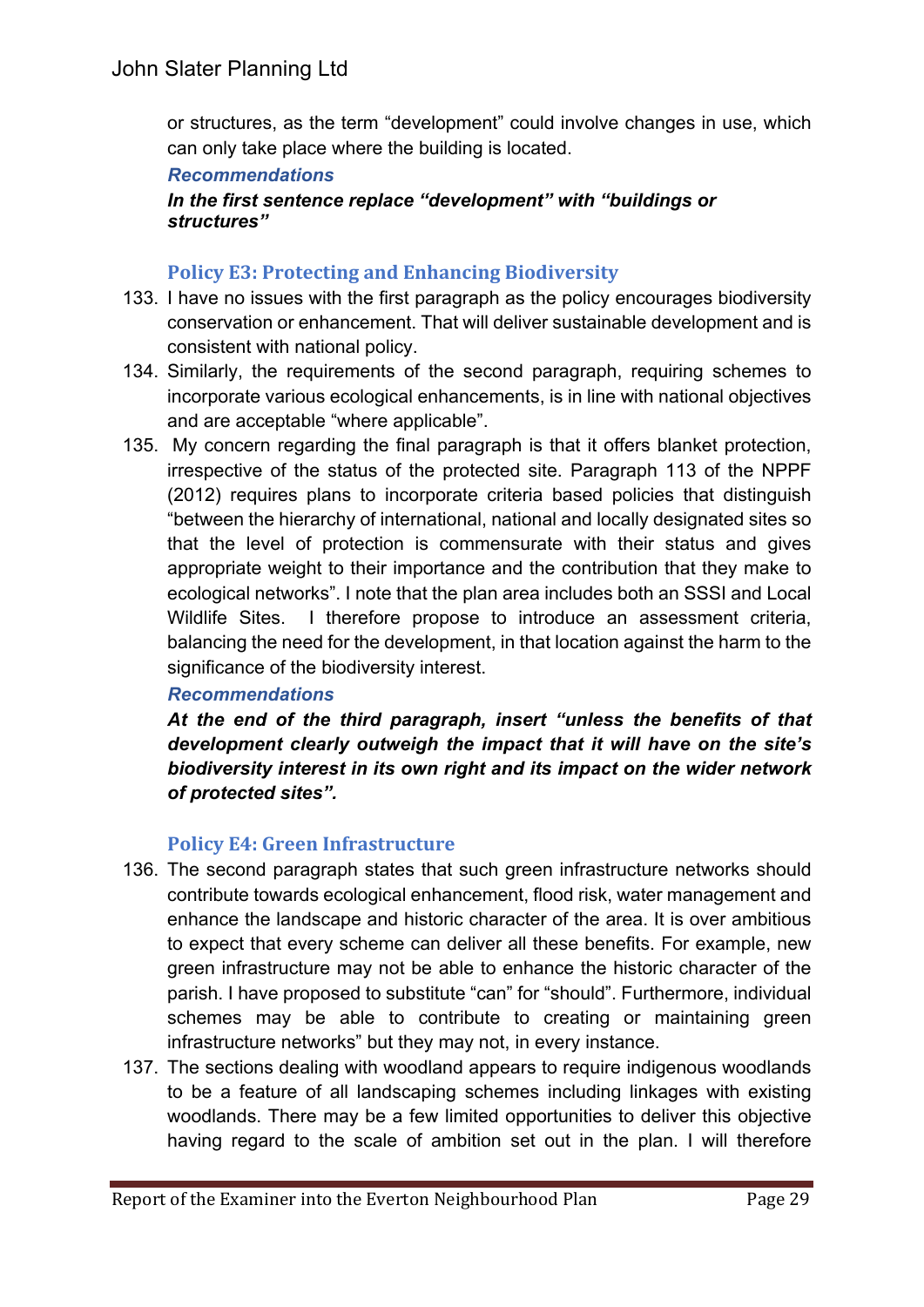recommend that the intention of the policy can be achieved by inserting "where appropriate".

#### *Recommendations*

*In the first sentence of the second paragraph replace "should" with "can".*

*In the second sentence of the second paragraph after "should" insert "where possible".*

*At the start of the third paragraph insert "Where appropriate".*

## **Policy E5: Archaeology**

- 138. The second paragraph of the policy requires every applicant to have to consult with Nottinghamshire's Historic Environment Records. Whilst this is a patently an important source of advice, I sought to interrogate their records online, as a resident in Everton may need to in proposing say a householder application and I found the information not as instantly helpful as some online constraint resources. A formal report from the HERS costs £50 per hour and interrogating its online resource, which initializes Street Map, is not in my view sufficiently accurate to rule in or rule out whether archaeology is a constraint. I am sure that upon receipt of an application, the planning department will consult appropriate archaeological resources on any relevant planning proposal.
- 139. I propose to rely upon the areas shown on Map 8 and refer to the criteria used in the Bassetlaw Local Validation Checklist which refers to "any known or suspected archaeological sites" where an archaeological assessment is required. Reference to the Nottinghamshire HERS database can be included in the supporting text. That will then bring the policy in line with the requirements set out in the paragraph128 of the NPPF (2012) and is a proportionate response.
- 140. I will recommend that applicants should be *encouraged* to consult with HERS records but within the supporting text not as a statement of planning policy.

#### *Recommendations*

*In the first paragraph replace" "on maps in the Nottinghamshire Historic Environment Records (HER) for Everton Parish" with "areas of known or suspected archaeological sites"*

*Delete the second paragraph but move to the supporting text "Applicants are encouraged to consult at an early stage the Nottinghamshire Historic Environment Record."*

#### **Policy E6: Protecting the Conservation Area and its Setting**

141. The only issue with this policy relates to the final paragraph this refers to "sustainable designs" I consider that to be too nebulous a description which could relate to, for example, materials or methods of construction, rather than the appearance of the building. I will recommend the policy merely refers to "contemporary design".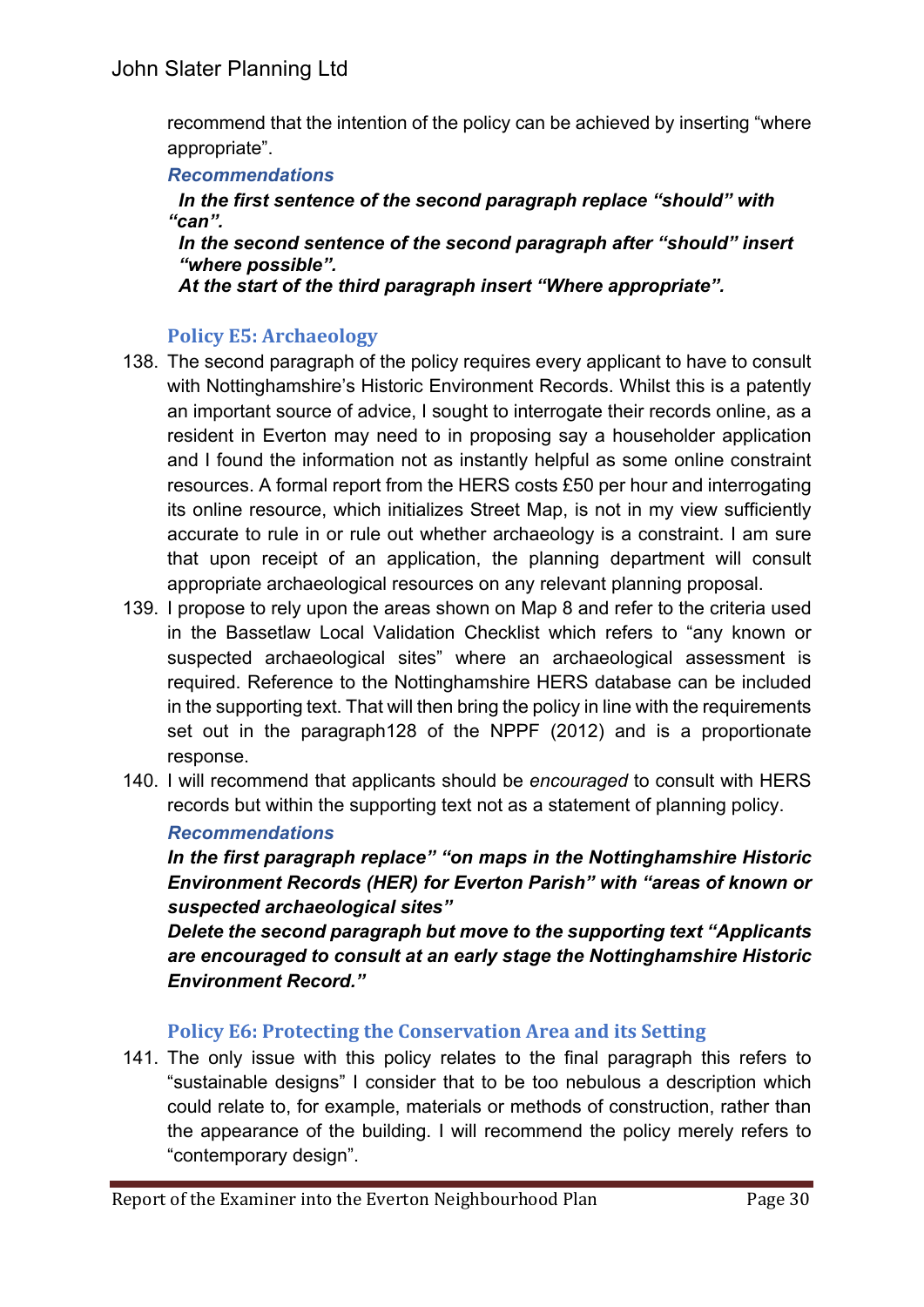# John Slater Planning Ltd

142. I would add that Map 7 is shown at too small a scale to be capable of being used with confidence and I was provided with a new map at a larger scale that clearly shows which properties are either designated or non-designated heritage assets.

#### *Recommendations*

## *In the final paragraph delete "and sustainable" Replace Map 7 with the larger scale map provided as part of teh examination.*

## **Policy E7: Encouraging High-Quality Design**

- 143. There will be is a small number of properties that do not fall within the character areas, where it is equally as important that the scheme relates to the site and its surrounding. This can be resolved by including the wording "and in particular the character areas".
- 144. I do need to refer to the accuracy of Map 11 which is a matter that has been raised at the Regulation 16 stage. The map does not now accurately reflect the linear pattern of development on the west side of Mattersey Road which has extended as a result of recent developments to match the southern extent on the east side of the road. This map needs to be amended as it has implications as to how developments in that part of the village will be considered.
- 145. I have seen no evidence was justifies a policy requirement that extensions should be "small in scale". There is no policy justification for why, for example, the building's plot size and its relationships to adjoining properties could allow a larger extension, especially considering the fallback position that properties have through their permitted development rights. I do accept that the requirement for it be subordinate to the original building, can be justified.
- 146. The presumption against "generic schemes" would be impractical to interpret in a development management context, as it will be impossible for a decision maker to know whether any proposal being considered fell within this category. I consider that the aspirations of the policy can be achieved by positively wording the text, requiring "design should take account of the locally distinctive character of the area".
- 147. I am unclear whether the policy relates to the innovative design of the lighting schemes or the energy efficiency of the development as a whole. I propose that the sentence be deleted as its intentions are unclear.

#### *Recommendations*

*In design principle 1. insert "especially" after "surroundings" Amend Map 11 to reflect the extension of the linear development on the west side of Mattersey Road. In design principle 4. delete "small in scale and" In design principle 5. remove "not feature generic schemes but"*

*In design principle 6. delete the second sentence.*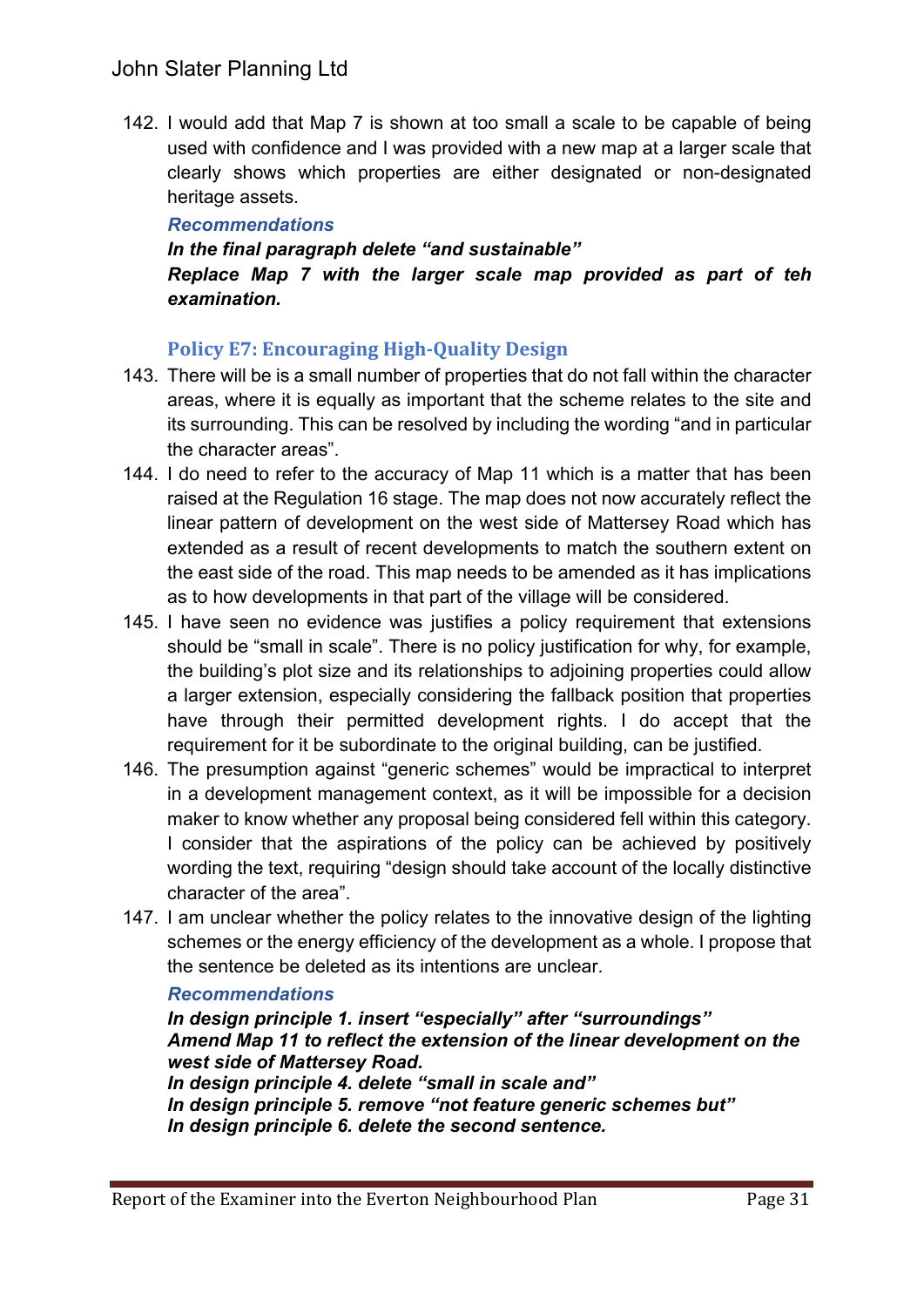## **Policy E8: Housing within Everton Parish**

- 148. In view of my reasoning and my conclusions as set under the Plan Overview section of this report, the reference to the site allocations need to be removed from the wording of the policy.
- 149. Criterion 9 is inconsistent with the scale of development allowable within the policy, which set a maximum of 9 units and the criteria should be deleted as the two elements are contradictory.
- 150. In terms of criterion 10, the wording of the policy refers to dwellings in each of the "settlements". In view of the agreement of Bassetlaw that the policy should be based upon the total number of houses in the parish rather than encourage development in Harwell, which does not enjoy the same access to amenities as Everton, I consider that it is more sustainable to refer to the number of dwellings in the parish, rather than each settlement.
- 151. I do have a concern with the final criteria regarding flooding which relates to development taking place in "areas at a lower risk of flooding, wherever possible". As worded, the decision maker is faced with the question as to a lower risk of flooding than where. I consider that the aim of the policy should be to avoid inappropriate development in Flood Zones 2 and 3 as shown on the Environment Agency flood risk maps only where sites in Flood Zone 1 are not available. That is the essence of the sequential test. I suspect, by looking at the EA online flood maps, that all development around Everton and Harwell built up areas will fall outside the area is liable to flood.

#### *Recommendations*

*Replace the policy with the replacement policy E8 submitted with the Post Hearing Alterations but with the following amendments to that wording -*

*Delete the first paragraph.*

*In the second paragraph, delete "In addition some further limited" and remove parenthesis around "of up to 9 dwellings".*

*Delete criterion 9. In 10., delete "each of the settlements in" and at the end replace*

*"settlement" with "parish area".*

*In 13. replace "is steered to areas at a lower risk of flooding wherever possible" by "is not located in Flood Zones 2 or 3 as shown on the Environment Agency flood maps unless it can be demonstrated that there are no sites available in Flood Zone 1". Insert a copy of the EA flood map in the plan.*

**Policy E9: Site Allocations for New Housing Development in Everton Parish**

152. I have set out my reasons why the allocation policy does not meet the basic conditions in the Plan Overview section. In view of my conclusion, I propose that this policy and all supporting text regarding site allocations be deleted.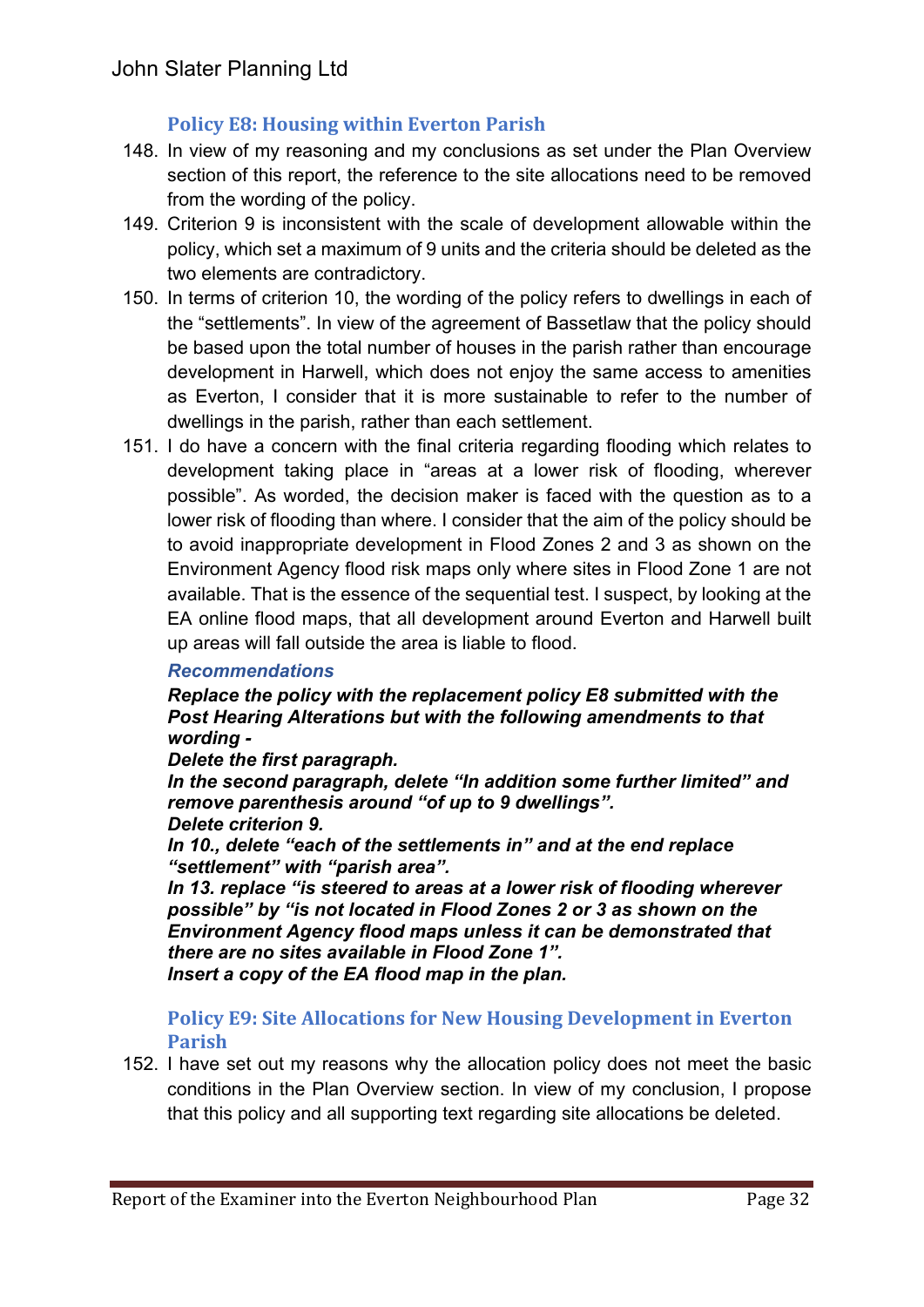#### *Recommendation*

#### *That the policy and all supporting text regarding site allocations be deleted.*

# **Policy E10: Providing Appropriate House Types and Sizes to meet Local Needs**

- 153. I am satisfied that the evidence has substantiated the plan's aspiration that developments must contain at least some element of small to medium sized units within the developments that come forward. The intention of the policy is not to build solely small units, but requires that such units should be an essential ingredient of the housing mix.
- 154. I do not consider that the occupation of any older person development can be limited to persons wishing to downsize or relocate to suitable accommodation but clearly any elderly person development that does come forward which the policy supports will meet that objective. I will recommend that the final part of the second element of the policy be deleted.
- 155. In the third element, the policy supports "community led sustainable housing schemes". I am not clear what is expected by the term "sustainable", whether it refers to materials, construction or location – would a decision maker be able to differentiate between it and "a community led *unsustainable* housing scheme"?
- 156. When the plan was being prepared, the Secretary of State's policy advice was that for schemes of 6 to 10 units in rural areas, such as this part of Nottinghamshire, affordable housing contributions should be sought in lieu of on-site in low of on-site provision. For developments of over 10 units, on-site provision was expected. However, since the 2018 NPPF that policy has changed to allow policy to require affordable housing to be required on 5 units or less. I note that the emerging local plan has that policy set at 5 dwellings for designated areas. I conclude that it would be appropriate for affordable housing contributions to be sought in line with Bassetlaw's affordable housing policy rather than referring to the evidence in the SHMA which was used to inform the district's affordable housing policy. I am conscious that this version of the Framework is not the benchmark for this examination, but there is no value in referring to an out of date requirement for requiring only financial contributions, which was in the PPG rather than the NPPF.

#### *Recommendations*

*In 2. remove all text after "older people" In 3. delete "sustainable" In the final paragraph, replace all the text in the second sentence after "in line with" by "Bassetlaw's affordable housing policy."*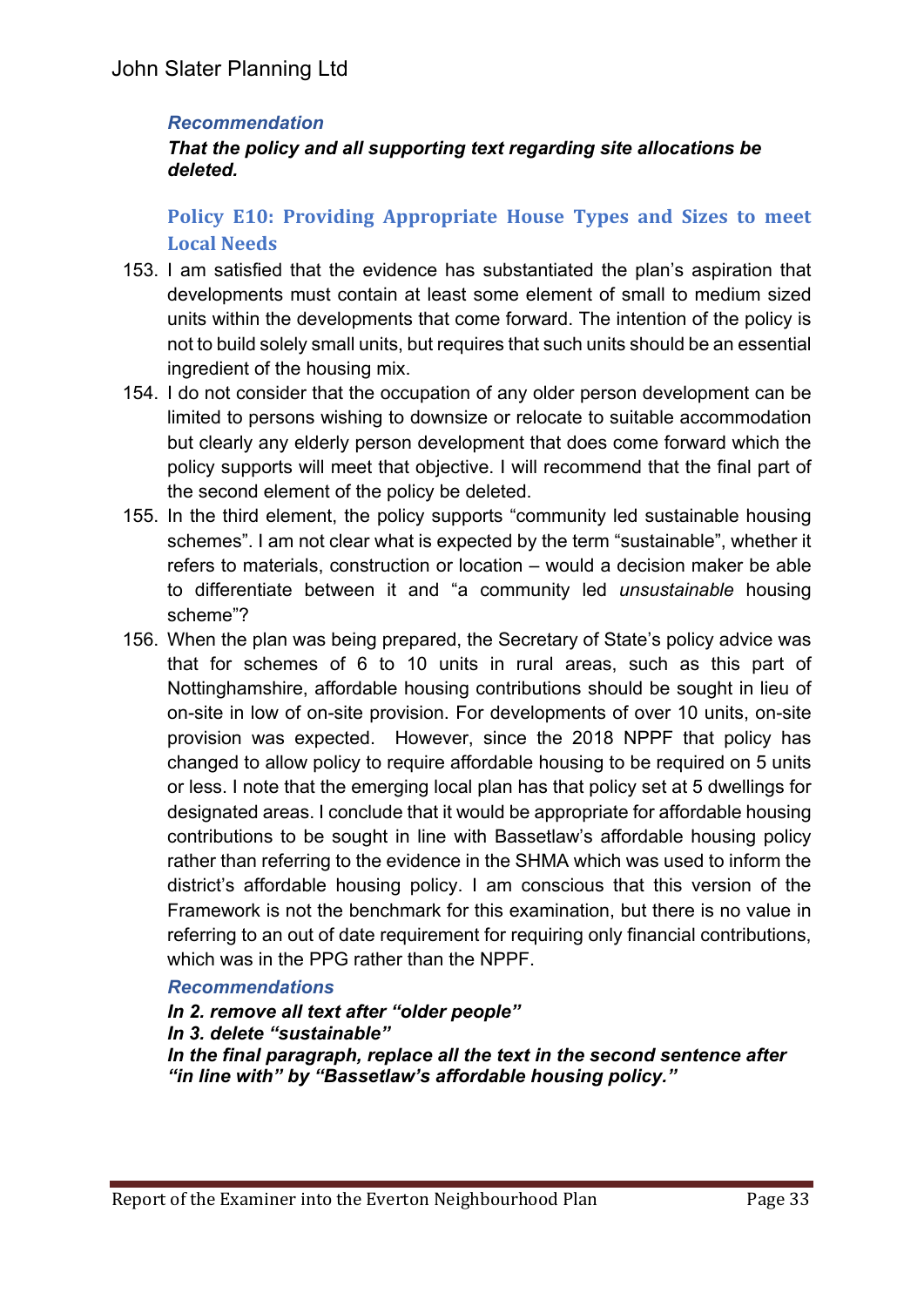# **Policy E11: Sustainable Design and Tackling Rural Poverty**

- 157. The Secretary of State in a Written Statement to the House of Commons dated the 25<sup>th</sup> March 2015 stated that neighbourhood plans should not set "any additional local technical standards, or requirements relating to the construction, internal layout or performance of new dwellings". These would be additional to the National Technical Standards which can only be triggered by a local plan policy and be based on local evidence.
- 158. I am satisfied that the first paragraph of the policy only "encourages" such provision and it is not a requirement. Accordingly, a planning application could not be refused, in the absence of these measures. Again, the use of "sustainable design" is vague and has not been defined. I consider that the policy will meet its objective if it merely relates to energy efficiency.
- 159. I not convinced that the second paragraph offers flexibility, in that it says that schemes *should* "incorporate energy saving materials and reclaimed, salvaged or recycled products". In recognition of the aspirations of the community, I will amend this part of the policy in my recommendations so that it "*encourages*" such use.

#### *Recommendations*

# *In the first sentence delete "sustainable design and" In the second paragraph, replace "should" with "are encouraged to"*

# **Policy E12: Supporting Local Economic Growth and Rural Diversification**

- 160. I appreciate that this is a supportive policy. However, new enterprises may be set up and be accommodated in rural buildings, say as part of a farm's' diversification. Such economic development will be in line with national planning policy. There could be locations in the parish, where reference to the "village setting", would not necessarily be appropriate. The requirement should be amended so as to relate it to the setting of the site, in terms of design and materials etc.
- 161. In my experience, it is generally unnecessary for every applicant providing rural employment to have to demonstrate how they have given consideration of the impact on infrastructure.
- 162. Equally I do not believe that is justified case for business start-up units and facilities to have to support local services and visitor economy and the policy would not be consistent with national policies set out in the NPPF, which requires "that policies support the sustainable growth and expansion of *all* types of business and enterprise in rural areas". Conversions of existing buildings or redevelopment schemes should not be limited to only small-scale retail and professional services and small businesses. There are other uses which could be allowed to locating in certain areas. I consider that these can be covered by referring to the inclusion of small scale farm shops etc.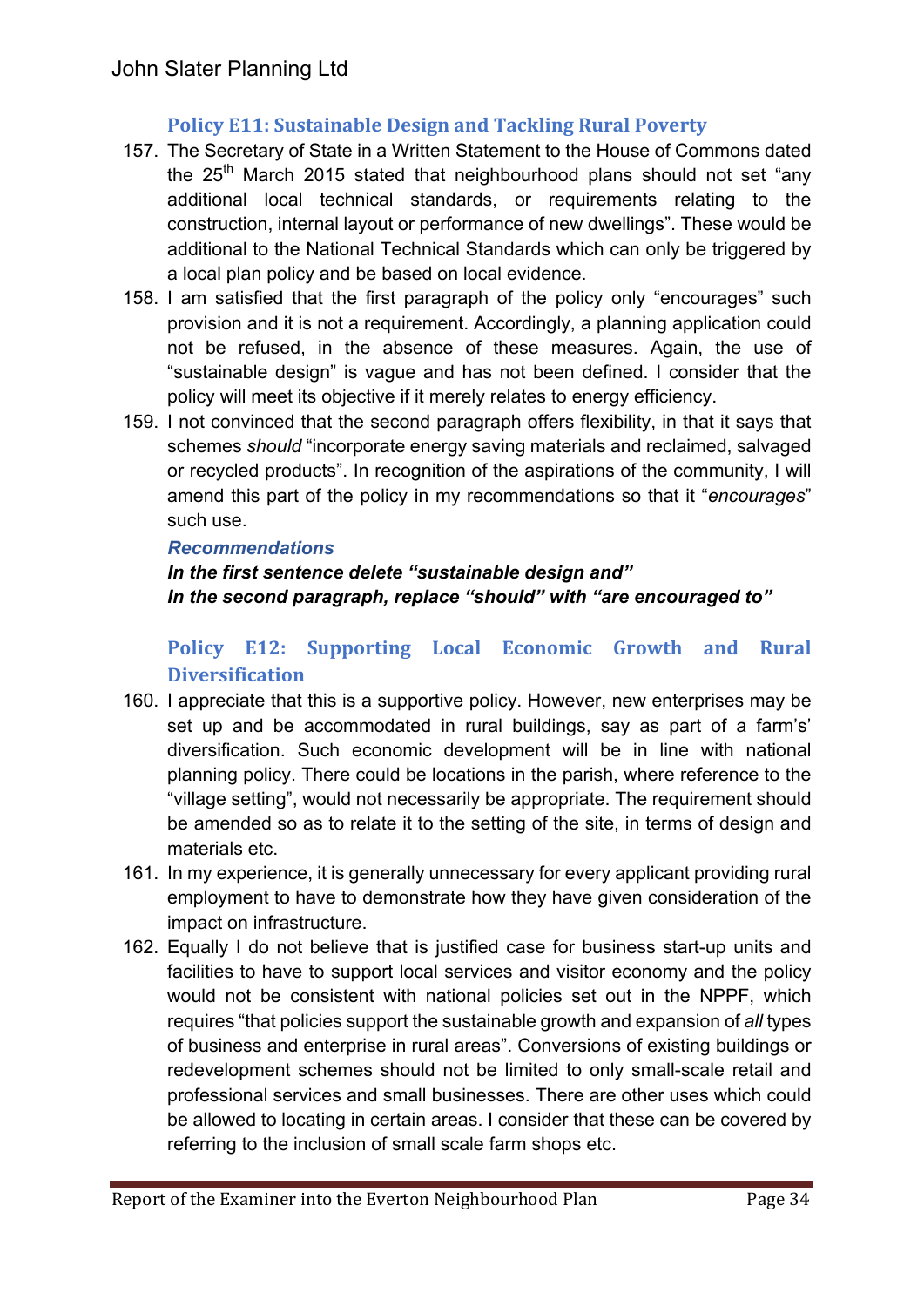#### *Recommendations*

*In criterion1. replace "village" with "its" Delete criteria 2. and 4. In the final paragraph insert ", including those" after "encouraged"*

**Policy E13: Supporting Investment in New Facilities**

163. I have no comment to make on this policy.

#### **Policy E14: Protecting Existing Recreational Facilities**

164. I recognise that these are all valued community facilities. However, planning control could not retain a football pitch or cricket square, which are essentially defined by a white line on grass, or maintain an area of grass suitable for bowls. I propose to substitute these four sports facilities, by referring to the importance of the Metcalfe Recreation Ground.

#### *Recommendation*

*In the second paragraph, remove "football pitch, cricket pitch, bowling green and tennis courts" and insert "The Metcalfe Recreation Ground"*

#### **Policy E15: Supporting a New or Extended Cemetery**

165. I am satisfied that this policy is locally important from the parish. However, I do not consider that requirement that planning consent should only be given if there is community consultation and local support. Any planning application will include the ability of residents and other stakeholders to comment and for these comments to be taken into consideration, in the determination of the planning application. I do not consider that this should be a prerequisite to any policy which supports a new or extended cemetery for the parish.

#### *Recommendation*

#### *Remove criterion 2*

## **The Referendum Area**

166. If I am to recommend that the Plan progresses to its referendum stage, I am required to confirm whether the referendum should cover a larger area than the area covered by the Neighbourhood Plan. In this instance, I can confirm that the area of the Everton Neighbourhood Plan as designated by Bassetlaw District Council on 18<sup>th</sup> December 2015, is the appropriate area for the referendum to be held and the area for the referendum does not need to be extended.